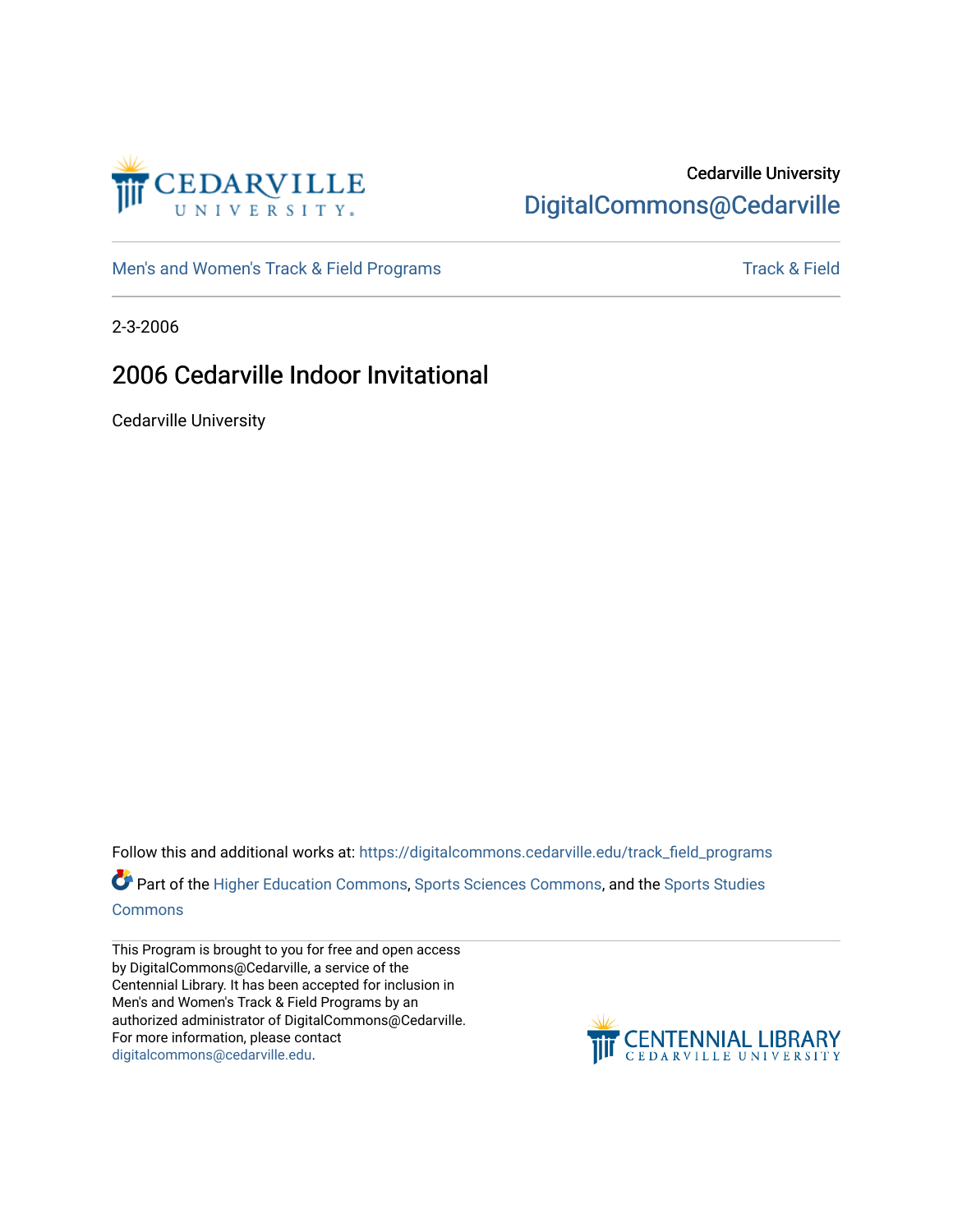# 2006 CEDARVILLE INDOOR INVITATIONAL

### presented by OHIO ARMY NATIONAL GUARD

- Cedarville University (M & W)
- Central State University (M & W)
- Kentucky State University (M & W)
- Miami University (W)
- . Ohio Wesleyan University (M & W)
- Shawnee State University (M & W)
- . University of Charleston (M & W)
- . University of Dayton (M & W)
- University of Rio Grande (M & W)
- . West Virginia St. University (M & W)
- Wittenberg University (M & W)





Amish Kitchen Cooking in WAYNESVILLE Restaurant & Bakery 230 North US Rt. 42, Waynesville, Ohio

Der Dutchman Restaurant is open Monday through Saturday, 7 am to 8 pm, closed Sunday. Phone: 513-897-4716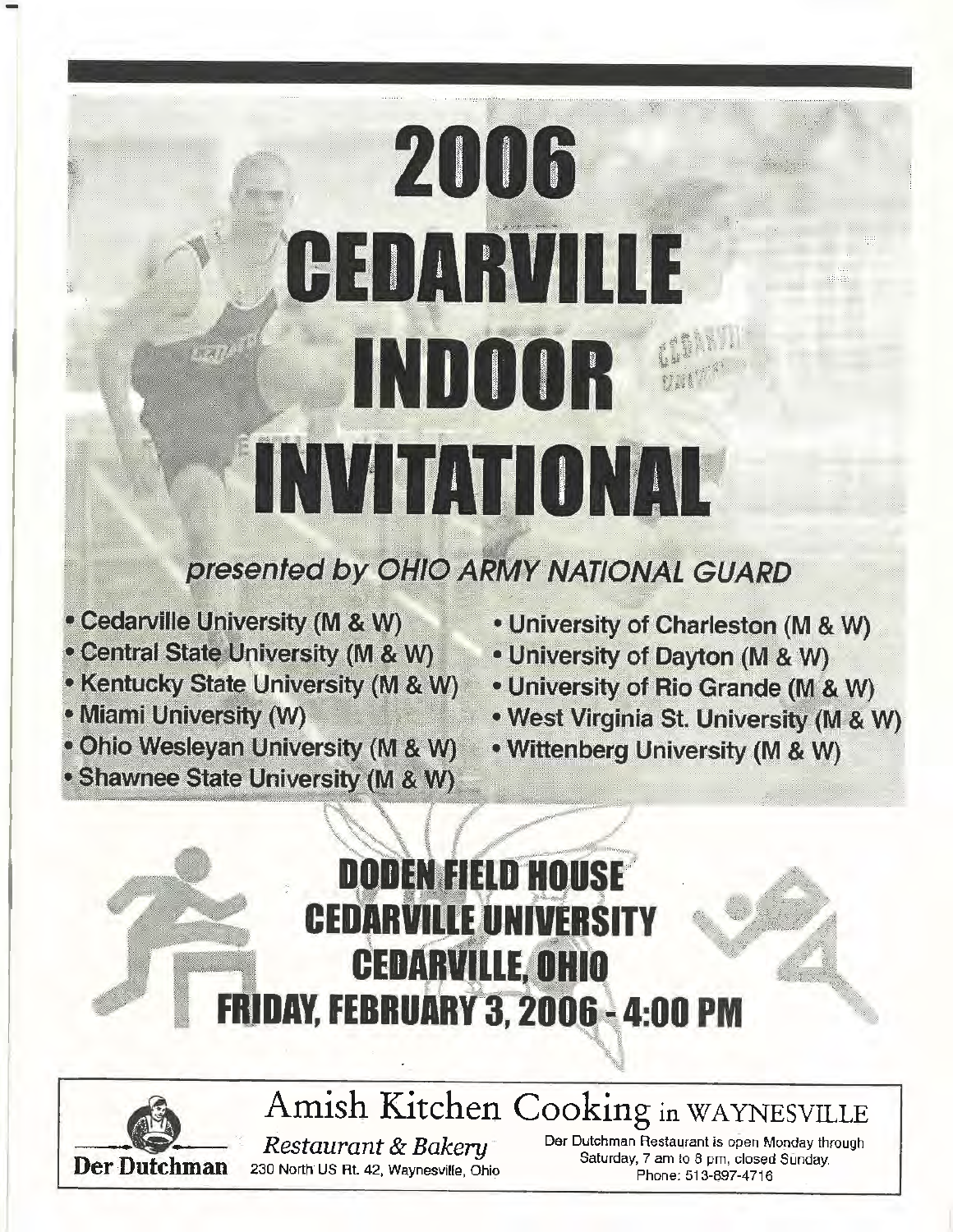**About Cedarville University ....**<br>Cedarville University is an accredited, Christ-centered Baptist university of arts, sciences, professional and graduate programs. The school is located on a 400-acre campus at the north edge of the village of Cedarville, Ohio, a quiet town with a population of approximately 3,000. The village and its surrounding area have long maintained a reputation for providing a wholesome environment for learning.

Though located in a rural community, Cedarville is conveniently situated in the center of a triangle formed by Columbus, Dayton, and Cincinnati, which allows easy access to three of the fastest-growing metropolitan areas in the nation.

Founded in 1887 by the Reformed Presbyterian Church, Cedarville College was established by individuals who had a vital interest in the spiritual welfare of young people. In 1953, the operation of the College was transferred to the trustees of Baptist Bible Institute of Cleveland with the goal of enlarging the Institute's ministry. The name Cedarville College was retained, and the school continues to perpetuate the original purpose of its founders. The school credo, "... for the Word of God and testimony of Jesus Christ," reflects this commitment. The institution became known as Cedarville University in 2000.

Since its founding, Cedarville has coupled a balanced liberal arts program with a conservative theological position in regard to doctrine and patterns of conduct. All classes are taught by dedicated Christian professors who integrate the knowledge of their respective fields with biblical perspectives. ·

In keeping with the liberal arts concept, the curriculum centers on a basic program.of general studies, including biblical education, communications, humanities, physical education, science and mathematics, and social science. Students choose a major field of concentrated study related to their abilities, interests, and career goals. The University offers more than 100 undergraduate and graduate programs of study.

The University recognizes that students must live and work in a society where computers and computer networks are an essential part of everyday life. To equip students to function effectively in this environment, Cedarville launched CedarNet, the award-winning campus-wide computer information network. CedarNet, which allows access to the Internet, the worfd-wide web, and OhioLINK, links computers in every dorm room and office on campus. The University has been a recipient of the CAUSE Award in the category of campuses with operating budgets of under \$100 million. This award recognizes the nation's most outstanding use of campus technology. Also, Cedarville has been identified as one of the nation's "100 Most-Wired Campuses" by Yahoo! Internet Life magazine.

Cedarville views individual ministry involvement to be a vital and necessary part of each student's education and personal growth. The Christian Ministries Division provides training and assistance to the hundreds of students who volunteer for any of the more than 150 different ministries each semester.

Cedarville attracts students from most every state and nearly 65 percent of the student body comes from out of state, including more than 30 international students.

Residence hall living is considered an integral part of the educational process with approximately 75 percent of the student body residing on campus in University housing.



The spacious Doden Field House was opened in March, 2004 and has been a welcome addition to the Cedarville University track & field program. It provides for year round training for multiple Yellow Jacket sports, enhances the school's popular intramural program, and the University moved its graduation ceremonies into the facility with enough room to provide seating for up to 7,000.

The poured granular rubber service features six 36-inch lanes around the track as well as eight 42-inch lanes for sprints and hurdles. The high jump is contested on the same surface as the lanes.

There are two long jump/triple jump pits with minimum 125-foot runways and a 9 x 20 foot landlng area. Two pole vault plant boxes include a minimum 135-foot runways. Throws are conducted on a wood throwing circle with an NCAA legal cage.

The facility includes an 8-lane electronic scoreboard and there is ample bleacher seating for approximately 1,000 fans. The 2006 indoor track & field season in the building includes two high school meets and a college meet.



Cedarville University's track & field oomplex which opened in Spring 2004 and is located on the north end of 1he campus, continues the. tradition of excellent outdoor facilities built at the University under the direction of Athletic Director Pete Reese. The track, which is part *ot* a lighted soccer stadium that opened in the fall of 2002, will again host the Cedarville Open on March 25, 2006 as well as the AMC Championship on Aprll 21·22, 2006.

The facility features an eight-lane polyurethane track as well as multiple field event areas both on the infield and surrounding the track. The irrigation system on the grass infield coupled with the track's drainage capabilities will help minimize maintenance on the entire facility.

Cedarville's outstanding track facilities over the years have allowed the Yellow Jackets to host several meets including the NCCAA Championships, Mid-Ohio Conference Championships and several high school meets. Cedarville hosted the first-ever American Mideast Conference Championship in 1999.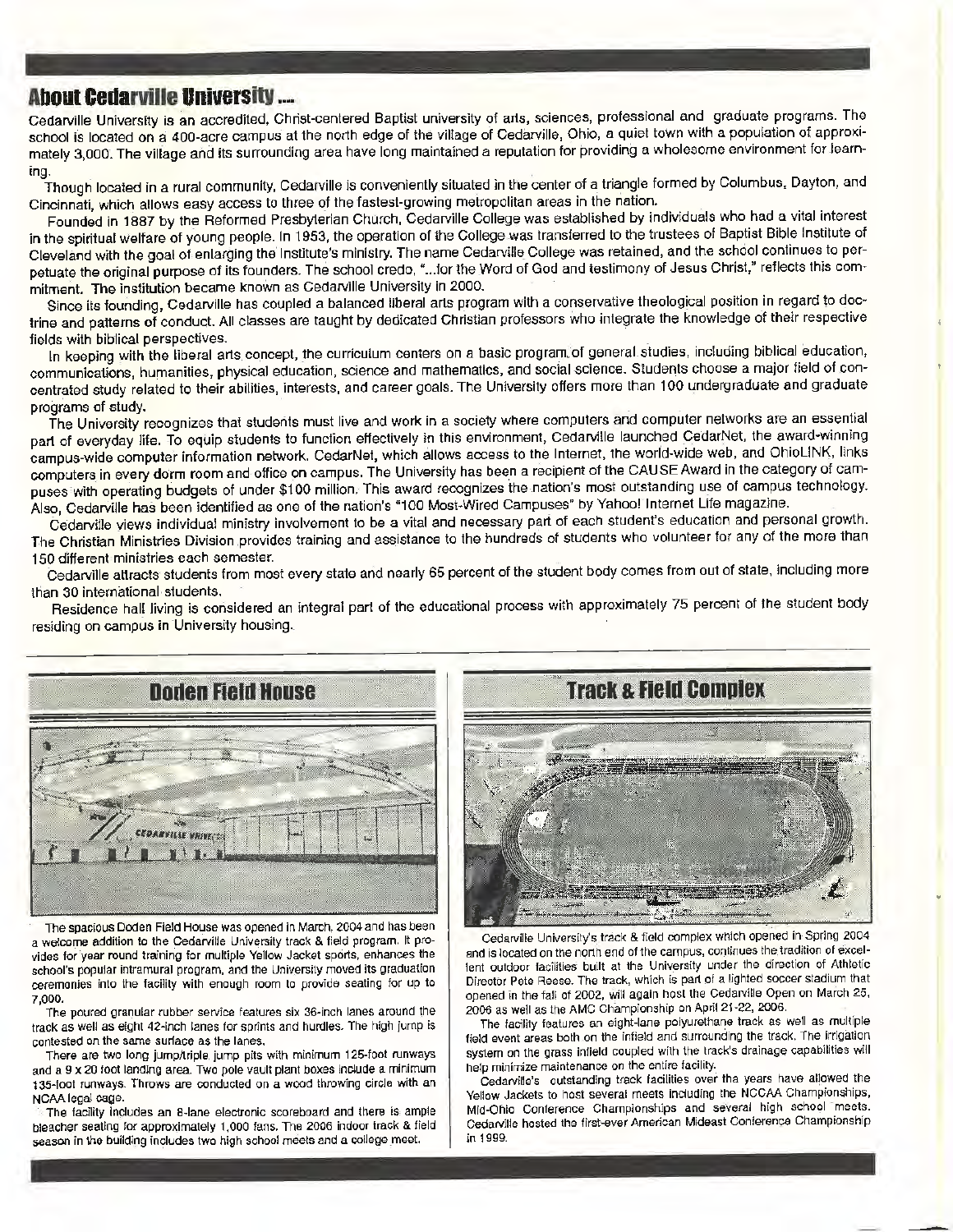## **2006 Cedarville Indoor Invitational Tentative Time Schedule**

Field Events: 4:00 pm 4:00 pm (after HJ) (after HJ) (after HJ)

High Jump Men (scoreboard end) & Women (bleacher end) Weight Throw -Men then Women Pole Vault - Women then Men Long Jump-(scoreboard end) Men Long Jump-(b!eacher end) Women Triple Jump (scoreboard end)-Women then Men (following Ll) Shot Put (Men then Women) (follows Weight Throw)

Running Events: Rolling schedule 4:00 pm

55 H (semi) W *55* H (semi) M 55 Dash (semi) W 55 Dash (semi) M 55 HFinal W *55* H Final M 55 Dash Final W 55 Dash Final M 4x800 Women 4x800 Men 5000W 4x200 W 4x200M Mile W MileM 400W 400M 800W 800M 200W 200M 5000M 4x400W 4x400 M . 1600 Race walk W 1600 Race walk M



### **www.mattfranz.com (937) 901-6915**

: the three fields of the three fields in the three fields in the three fields in the three fields in the three <br>Seconds in the three fields in the three fields in the top of the three fields in the top of the three fields

*Dedicated to providing high quality photographs of your event!*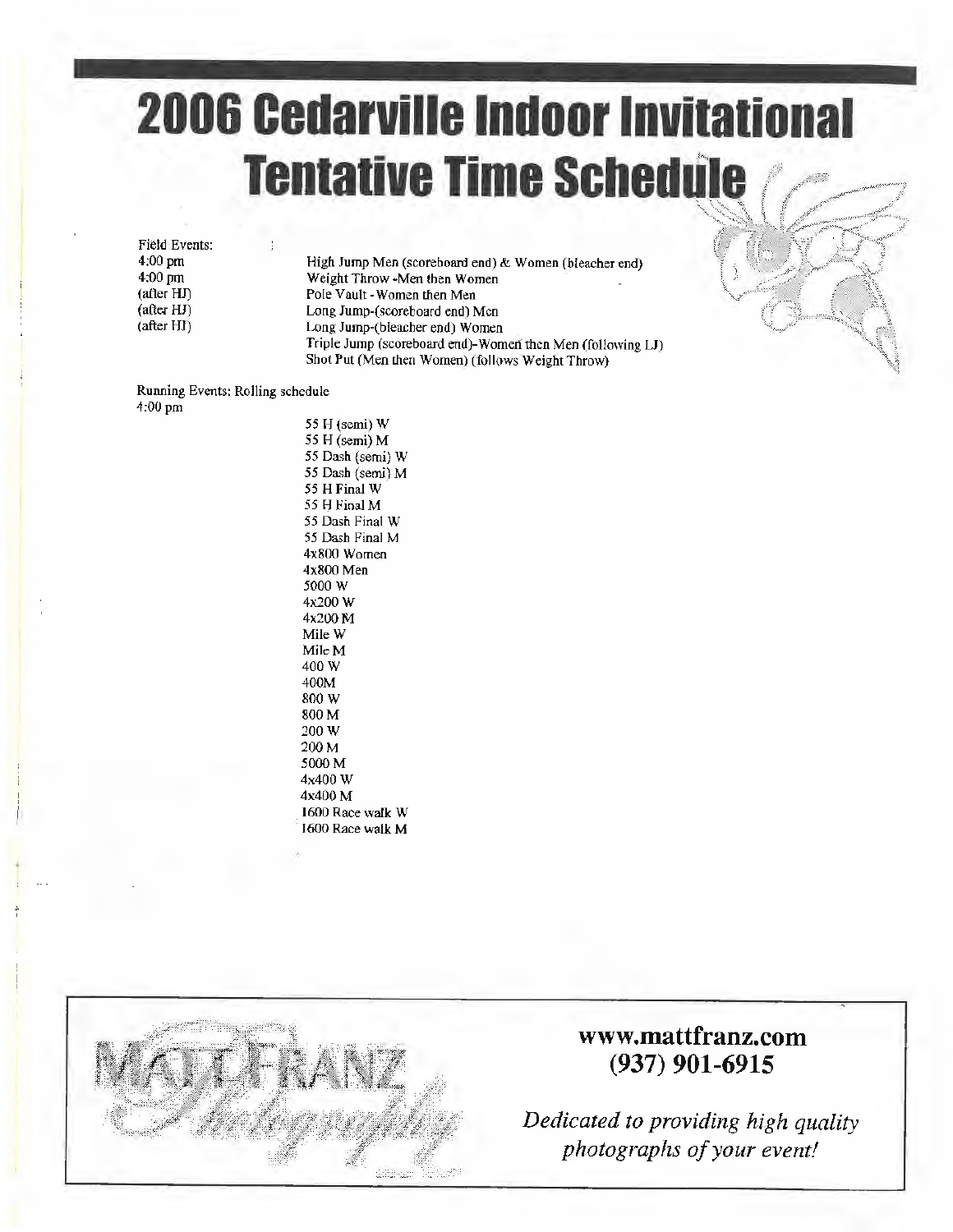$\bar{z}$ 

### Hy-Tek's MEET MANAGER 2/2/2006 Page 1

### Cedarville Collegiate Indoor Invite 2006 - 2/3/2006<br>Cedarville University, Cedarville, OH Meet Program

| Event 1 Women High Jump                  |             |                      | <b>Event 4 Men Weight Throw</b> |             | ٠                       | <b>Event 7 Women Long Jump</b>          |                |                         |
|------------------------------------------|-------------|----------------------|---------------------------------|-------------|-------------------------|-----------------------------------------|----------------|-------------------------|
| Meet Record:                             | 5-03 2005   | <b>Keri Hilty</b>    | Meet Record: 41-01.50 2005      |             | <b>Justin Kraker</b>    | Meet Record: 16-07.25 2005              |                | Doreen Nagawa           |
| <b>Fieldhouse:</b>                       |             | 5-03 2005 Keri Hilty | Fieldhouse: 41-01.50 2005       |             | <b>Justin Kraker</b>    | Fieldhouse: 16-07.25 2005 Doreen Nagawa |                |                         |
| 5-05<br>NAIA qual:                       |             |                      | NAIA qual: 51-06.25             |             |                         | 17-09<br><b>NAIA</b> qual:              |                |                         |
| Pos Name                                 |             | School Seed Mark     | Pos Name                        |             | School Seed Mark        | Pos Name                                |                | School Seed Mark        |
| Flight 1 of 1 Finals                     |             |                      | Flight 1 of 2 Finals            |             |                         | Flight 1 of 2 Finals                    |                |                         |
| 1 Walker, Kate                           | <b>OWU</b>  | NH                   | 1 Michaud, Ben                  | <b>CED</b>  | 41-04.50                | 1 Davis, LaShon                         | MU             | 20-04.75                |
| 2 Jackson, Sherit                        | <b>CENT</b> | NH                   | 2 Kelley, John                  | <b>WILM</b> | 40-10.00                | 2 Lape, Alexis                          | MU             | 18-03.00                |
| 3 Merrill, Jessica                       | OWU         | 4-08.00              | 3 Sampson, Jord:                | owu         | 42-06.75                | 3 Davidson, Kia                         | <b>WVSU</b>    | 16-09.00                |
| 4 Lauer, Kristen                         | UD          | 4-10.25              | 4 Henning, Neil                 | CED         | 47-03.75                | 4 Nye, Taryn                            | MU             | 18-03.00                |
| 5 Harold, Stacia                         | ${\rm UD}$  | 4-10.25              | 5 Davey, Nick                   | WILM        | 41-10.00                | 5 Poindexter, Lo:                       | <b>CENT</b>    | 16-00.00                |
| 6 Newall, Ericka                         | owu         | 5-01.00              | 6 Green, Gastin                 | RIO         | 42-11.75                | Ensslen, Sarah<br>6.                    | CED            | 18-02.00                |
| 7 Stepp, Louise                          | <b>OWU</b>  | 5-02.00              | 7 Schaffer, Will                | <b>UCWV</b> | 42-00.00                | McKinley, Car                           | UD             | 16-00.00                |
| 8 Shaffer, Ashley                        | owu         | 5-02.25              | 8 Shihadeh, Geor                | owu         | 44-08.75                | Kelly, Katelyni<br>8                    | MU             | 16-01.00                |
| 9 Kelly, Katelyn                         | МU          | 5-04.00              | Flight 2 of 2 Finals            |             |                         | 9 Nagawa, Doree                         | MU             | 17-06.00                |
| 10 Sweeney, Meg.                         | UD          | 5-04.25              | 1 Williams, Dam                 | wysu        | ND                      | 10 Horning, Kim                         | МU             | 17-06.00                |
| 11 Kremer, Amy                           | UD          | 5-06.25              | 2 Steinke, Josh                 | OWU         | ND                      | Flight 2 of 2 Finals                    |                |                         |
| 12 Bolterstein, Kr                       | MU          | 5-08.00              | 3 Maat, Christian               | <b>CED</b>  | 34-00.00                | 1 Ali-Drayton, A                        | <b>CENT</b>    | ND                      |
| 13 Nye, Taryn                            | MU          | 5-08.00              | 4 Hawkins, Mich                 | <b>WVSU</b> | ND                      | 2 Pass, Chiquita                        | <b>WVSU</b>    | 14-00.00                |
|                                          |             |                      | 5 George, Kyle                  | <b>RIO</b>  | ND                      | 3 Newall, Ericka                        | OWU            | 15-09.50                |
| Event 2 Men High Jump                    |             |                      | 6 Brown, Tom                    | RIO-        | ND                      | 4 Hall, Katic                           | owu            | 15-05.50                |
| Meet Record: 6-04.25 2005                |             | <b>Joel Smith</b>    | 7 Snyder, Raymo                 | <b>RIO</b>  | ND                      | 5 Harold, Stacia                        | UD             | 15-02.00                |
| Fieldhouse: 6-04.25 2005 Joel Smith      |             |                      |                                 |             |                         | 6 Kremer, Amy                           | UD             | 15-08.00                |
| 6-08<br>NAIA qual:                       |             |                      | Event 5 Women Pole Vault        |             |                         | 7 Rice, Marla                           | <b>CED</b>     | 15-06.00                |
| Pos Name                                 |             | School Secd Mark     | Meet Record:                    | 11-06 2005  | Rachael Castro          | 8 Hentgen, Tara                         | UD             | 15-07.00                |
| Flight 1 of 1 Finals                     |             |                      | <b>Fieldhouse:</b>              | 11-06 2005  | Rachael Castro          | 9 Logan, Domini                         | <b>WVSU</b>    | ND                      |
| 1 Polly, Bobby                           | owu         | NH                   | NAIA qual: 11-01.75             |             |                         |                                         |                |                         |
| 2 Phillips, Pete                         | <b>UDTC</b> | $6 - 00.00$          | Pos Name                        |             | School Seed Mark        | <b>Event 8 Men Long Jump</b>            |                |                         |
| 3 Cook, Randy                            | <b>RIO</b>  | 6-00.00              | Flight 1 of 1 Finals            |             |                         | Meet Record:                            | $20 - 10$ 2005 | <b>Jason Scott</b>      |
| 4 Davis, Zaryk                           | <b>CENT</b> | 6-02.00              | 1 Mikula, Laurer                | OWU         | 6-06.00                 | Fieldhouse:                             | 20-10 2005     | Jason Scott             |
| 5 Sawin, Jimmy                           | CED         | $6 - 06.00$          | 2 Russell, Rande                | owu         | 6-06.00                 | 23-00<br>NAIA qual:                     |                |                         |
| 6 Smith, Joel                            | CED         | 6-08.00              | 3 Kirby, Colleen                | CED         | $8-04.25$               | Pos Name                                |                | <b>School Seed Mark</b> |
|                                          |             |                      | 4 Fabritius, Amy                | OWU         | 9-09.75                 | Flight 1 of 1 Finals                    |                |                         |
| <b>Event 3 Women Weight Throw</b>        |             |                      | 5 Marquardt, Jac                | MU          | 10-06.00                | 1 Jackson, Keith                        | <b>CENT</b>    | 18-00.00                |
| Meet Record: 43-07.75 2005 Emily Peacock |             |                      | 6 Benson, Jackie                | MU          | 10-06.00                | 2 Jackson, Antho                        | <b>CENT</b>    | 18-05.00                |
| Fieldhouse: 43-07.75 2005 Emily Peacock  |             |                      | 7 Frazer, Erin                  | MU          | 11-00.00                | 3 Hinton, Larry                         | wvsu           | ND                      |
| NAIA qual: 49-06.25                      |             |                      | 8 Landau, Sarah                 | MU          | 12-11.75                | 4 Moore, Jayson                         | WVSU           | 20-08.00                |
| Pos Name                                 |             | School Seed Mark     |                                 |             |                         | 5 Warfield, Ryan                        | <b>CENT</b>    | 19-02.00                |
| Flight 1 of 1 Finals                     |             |                      | Event 6 Men Pole Vault          |             | <b>Jason Scott</b>      | 6 Duff, Ian                             | <b>CENT</b>    | 20-05.00                |
| Peacock, Emily<br>1                      | <b>CED</b>  | 48-02.75             | Meet Record:                    | 15-03 2005  |                         | 7 Gruennberg, St                        | <b>CED</b>     | 19-00.50                |
| 2 Stone, Lindsay                         | <b>CED</b>  | 33-09.50             | <b>Fieldhouse:</b>              |             | 15-03 2005 Jason Scott  | 8 Blackburn, Jus                        | OWU            | $21 - 07.50$            |
| 3 Swann, Canda                           | <b>UCWV</b> | 52-06.75             | NAIA qual: 15-05                |             |                         | 9 McNair, Cecil                         | <b>WVSU</b>    | 19-06.00                |
| 4 Bottarini, Elise                       | MU          | 52-11.00             | Pos Name                        |             | <b>School Seed Mark</b> | 10 Phillips, Pete                       | <b>UDTC</b>    | 17-00.00                |
| 5 Pohlman, Kelly                         | UD          | 56-08.00             | Flight 1 of 1 Finals            |             | $-12 - 11.50$           |                                         |                |                         |
| 6 Fleming, Conn                          | UD          | 42-11.00             | 1 Lehman, Chris<br>-72          | <b>CED</b>  |                         |                                         |                |                         |
| 7 Newell, Liz                            | OWU         | ND                   | 2 Smith, Jon                    | OWU         | 13-06.00                |                                         |                |                         |
|                                          | <b>WVSU</b> | 28-00.00             | 3 Marquardt, To                 | <b>CED</b>  | 14-00.00                |                                         |                |                         |
| 8 Tabrard, Marin                         |             | ${\tt ND}$           | 4 Tornifolio, Mic               | OWU         | 14-01.75                |                                         |                |                         |
| 9 Smith, Alicia                          | RIO         |                      |                                 |             |                         |                                         |                |                         |
|                                          | MU          | 56-06.00             | 5 Mattern, Justin               | CED         | 15-00.00                |                                         |                |                         |
| 10 Ibidunni, Quek<br>11 Stalnaker, Sara  | <b>UCWV</b> | ND                   | 6 Scott, Jason                  | CED         | 16-06.00                |                                         |                |                         |

 $\sim$ 

 $\mathcal{L}^{\text{max}}_{\text{max}}$  and  $\mathcal{L}^{\text{max}}_{\text{max}}$  $\langle\phi\phi\rangle_{\rm{max}}$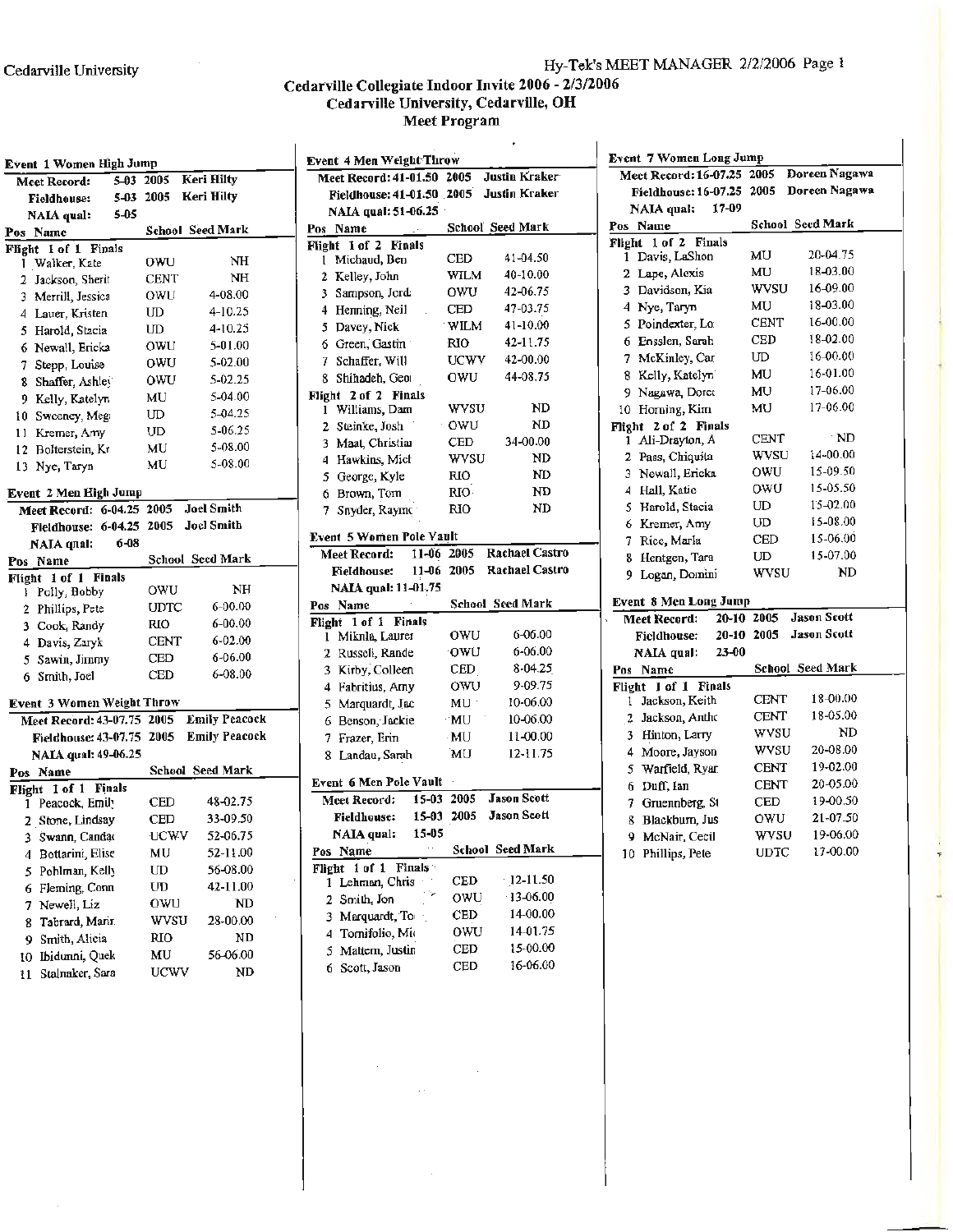#### Hy-Tek's MEET MANAGER 2/2/2006 Page 2

### Cedarville Collegiate Indoor Invite 2006 - 2/3/2006<br>Cedarville University, Cedarville, OH Meet Program

| Event 9 Women Triple Jump                    |           |            |                  |
|----------------------------------------------|-----------|------------|------------------|
| Meet Record:                                 | 38-09     | 2005       | Doreen Nagawa    |
| Fieldhouse:                                  | 38-09     | 2005       | Doreen Nagawa    |
| NAIA qual: 36-08.25                          |           |            |                  |
| Pos Name                                     |           |            | School Seed Mark |
| Flight 1 of 1<br><b>Finals</b>               |           |            |                  |
| Nagawa, Doree<br>1                           |           | MU         | 39-03.00         |
| 2<br>Shaffer, Ashley<br>3                    |           | owu        | 34-11.75         |
| Dugre, Caitlin<br>4                          |           | owu        | ND               |
| Hentgen, Tara<br>5 Homing, Kim               |           | UD         | 35-07.00         |
| 6                                            |           | MU         | 36-04.00         |
| Davidson, Kia<br>7                           |           | wysu       | 34-05.00         |
| Logan, Domini<br>8<br>Moss, India            |           | wysu<br>UD | ND               |
| 9<br>Merrill, Jessica                        |           | OWU        | 30-00.00         |
| 10<br>Ensslen, Sarah                         |           |            | ND               |
| u<br>Pass, Chiquita                          |           | CED        | 38-03.50         |
|                                              |           | wysu       | 31-10.00         |
| Event 10 Men Triple Jump                     |           |            |                  |
| Meet Record:                                 |           | 42-08 2005 | Joe Rumschlag    |
| <b>Fieldhouse:</b>                           | $42 - 08$ | 2005       | Joe Rumschlag    |
| NAIA qual: 46-03.25                          |           |            |                  |
| Pos Name                                     |           |            | School Seed Mark |
| Flight<br>1 of 1 Finals<br>Davis, Zaryk<br>1 |           | CENT       | ND               |
| $\mathbf{2}$<br>Gruennberg, St               |           | CED        | 36-11.00         |
| 3 Bloom, Andrey                              |           | owu        | 37-00.00         |
| 4 Lehman, Chris                              |           | CED        | 38-08.75         |
| 5.<br>Smith, Joel                            |           | CED        | 44-01.00         |
| 6 McNair, Cecil                              |           | wysu       | 38-08.00         |
|                                              |           |            |                  |
| Event 11 Women Shot Put                      |           |            |                  |
| Meet Record:                                 | 36-09     | 2005       | Chelsea Johnson  |
| Fieldhouse:                                  | 36-09     | 2005       | Chelsea Johnson  |
| NAIA qual:<br>Pos<br>Name                    | 41-06     |            |                  |
| Flight<br>1 of 2<br><b>Finals</b>            |           |            | School Seed Mark |
| Johnson, Chels<br>l                          |           | CENT       | 41-00.00         |
| 2 Bottarini, Elise                           |           | MU         | 40-05.00         |
| 3<br>Fleming, Conn                           |           | UD         | 38-03.00         |
| 4 Buchenroth, R:                             |           | MU         | 43-03.25         |
| 5<br>Swann, Candao                           |           | UCWV       | 40-10.00         |
| 6 Arundel, Linds                             |           | MU         | 45-08.00         |
| 7<br>Peacock, Emily                          |           | CED        | 37-00.00         |
| 8<br>Newell, Liz                             |           | OWU        | 38-07.00         |
| 9.<br>Ibidunni, Quek                         |           | MU         | 41-02.00         |
| 10 Pohlman, Kelly                            |           | UD         | 45-07.00         |

| Flight 2 of 2 Finals              |             |                                 |
|-----------------------------------|-------------|---------------------------------|
| I<br>Tabrard, Marir               | <b>WVSU</b> | 34-00.00                        |
| 2<br>Baird, Michell               | UCWV        | 32-03.00                        |
| 3<br>Kelly, Katelyn               | MU          | 29-00.00                        |
| 4 Jackson, Sherit                 | <b>CENT</b> | ND                              |
| 5<br>Smith, Alicia                | RIO         | 32-07.00                        |
| 6<br>Rogers, Sophia               | CENT        | 30-05.00                        |
| 7<br>Kremer, Amy                  | UD          | 31-10.00                        |
| 8<br>Newall, Ericka               | OWU         | 29-06.00                        |
| 9<br>Griffin, Mia                 | <b>CENT</b> | 29-00.00                        |
| 10<br>Stone, Lindsay              | <b>CED</b>  | 32-01.50                        |
| 11<br>Nye, Taryn                  | MU          | 31-00.00                        |
|                                   |             |                                 |
| Event 12 Men Shot Put             |             |                                 |
| Meet Record: 46-00.75             | 2005        | <b>Neil Henning</b>             |
| Fieldhouse: 46-00.75              | 2005        | Neil Henning                    |
| NAIA qual: 49-10.50               |             |                                 |
| Pos Name                          | School      | <b>Seed Mark</b>                |
| Flieht<br>1 of 2<br><b>Finals</b> |             |                                 |
| Harper, Brad<br>Ĩ.                | CENT        | 43-00.00                        |
| 2<br>Green, Gastin                | RIO         | 44-05.25                        |
| 3<br>Michaud, Ben                 | CED         | 49-02.25                        |
| 4<br>Henning, Neil                | CED         | 50-09.25                        |
| 5.<br>Steinke, Josh               | owu         | 44-08.25                        |
| 6<br>Schaffer, Will               | UCWV        | 45-00.00                        |
| 7.<br>George, Kyle                | RIO         | 45-02.50                        |
| 8.<br>Sampson, Jord-              | owu         | 43-11.50                        |
| 2 of 2 Finals.<br>Flight          |             |                                 |
| Williams, Dam<br>L                | wysu        | 41-00.00                        |
| 2 Hawkins, Mich                   | WVSU        | 32-00.00                        |
| 3 Battle, Alfred                  | <b>CENT</b> | 35-00.00                        |
| 4 Brown, Tom                      | RIO         | 42-00.00                        |
| Snyder, Raymo<br>5.               | <b>RIO</b>  | 32-00.00                        |
| Shihadch, Geor<br>6               | owu         | 36-00.50                        |
| Event 13 Women 4x800 Meter Relay  |             |                                 |
| LaneTeam                          | Relay       | Sced Time-                      |
| Section 1 of 1<br>Finals          |             |                                 |
| MU<br>1                           | A.          | 9:20.00                         |
| Ach, Lauren                       |             | Tepe, Andrea                    |
| McGowan, Erin                     |             | Proach, Kristen                 |
| <b>UCWV</b><br>2<br>3             | A           | NT                              |
| <b>CENT</b>                       | A           | NT                              |
| Holt, Nicole<br>Beard, Tiffany    |             | Bynum, Bonita                   |
| 4<br>CED                          | ۰A          | Williams, Chephirah<br>10:20.00 |
| Hakala, Jenna                     |             | Buckwalter, Ahna                |
| Graf, Stephanie                   |             | Harley, Maria                   |
| 5<br>UD                           | A           | NT                              |

 $\epsilon_{\rm{c}}$  .

 $\gamma$  (1)

| Event 14 Men 4x800 Meter Relay     |               |             |                         |
|------------------------------------|---------------|-------------|-------------------------|
| LaneTeam                           |               | Relay       | Seed Time               |
| Section 1 of 1                     | <b>Finals</b> |             |                         |
| <b>BTC</b><br>1                    |               | в           | 8:30.00                 |
| 2 UCWV                             |               | A           | 8:15.00                 |
| 3 CED                              |               | A           | 8:30.00                 |
| Infante, Eben                      |               |             | Schaefer, Michael       |
| Simpson, Adam<br>4.<br><b>DAYT</b> |               |             | Trennepohl, Rob         |
| 5.                                 |               | A           | 8:18.00                 |
| BTC                                |               | A           | 8:30.00                 |
| Event 15 Women 55 Meter Hurdles    |               |             |                         |
| Meet Record:                       | 8.87          | 2005        | Jennifer Williamson     |
| <b>Fieldhouse:</b>                 | 8.87          | 2005        | Jennifer Williamson     |
| NAIA qual:                         | 8.62          |             |                         |
| LaneName                           |               |             | School Seed Time        |
| Heat 1 of 2 Prelims                |               |             |                         |
| 1 Lape, Alexis                     |               | MU          | 8.34                    |
| 2 Walker, Kate                     |               | OWU         | 9.85                    |
| 3 Fletcher, Sarah                  |               | MU          | 9.00                    |
| 4 Newall, Ericka                   |               | 0WU         | 10.15                   |
| 5 Stoeher, Sydne                   |               | МU          | 9.03                    |
| Heat 2 of 2 Prelims                |               |             |                         |
| Clevenger, Nic<br>ı                |               | wysu        | 11.30                   |
| 2 Merrill, Jessica                 |               | OWU         | 9.67                    |
| 3 Kremer, Amy                      |               | UD          | 9.49                    |
| 4 Cornell, Andre                   |               | UD          | 8.77                    |
| 5 Reid, Courtney                   |               | <b>CED</b>  | 8.94                    |
| Event 16 Men 55 Meter Hurdles      |               |             |                         |
| Meet Record:                       |               | 7.48 2005   | <b>Derrick Williams</b> |
| <b>Fieldhouse:</b>                 | 7.48          |             | 2005 Derrick Williams   |
| NAIA qual:                         | 7.83          |             |                         |
| LaneName                           |               | School      | Seed Time               |
| Heat 1 of 2 Prelims                |               |             |                         |
| 1 Blackburn, Jus                   |               | owu         | 7.88                    |
| $\mathbf{2}^{-}$<br>Fox, Matt      |               | CED         | 8.46                    |
| 3 Lehman, Chris                    |               | CED         | 8.45                    |
| 4 Cirotto, Jared                   |               | UCWV        | NT                      |
| 5.<br>Bundenthal, Ry               |               | CED         | 8.01                    |
| Heat 2 of 2 Prelims                |               |             |                         |
| 2 Ward, Mike                       |               | owu         | 8.43                    |
| 3 Warfield, Ryar                   |               | CENT        | 8.60                    |
| 4 Scott, Jason                     |               | CED         | 7.84                    |
| 5.<br>Bloom, Andrey                |               | owu         | 8.20                    |
| 6 Hinton, Ynri                     |               | <b>WVSU</b> | NT                      |
|                                    |               |             |                         |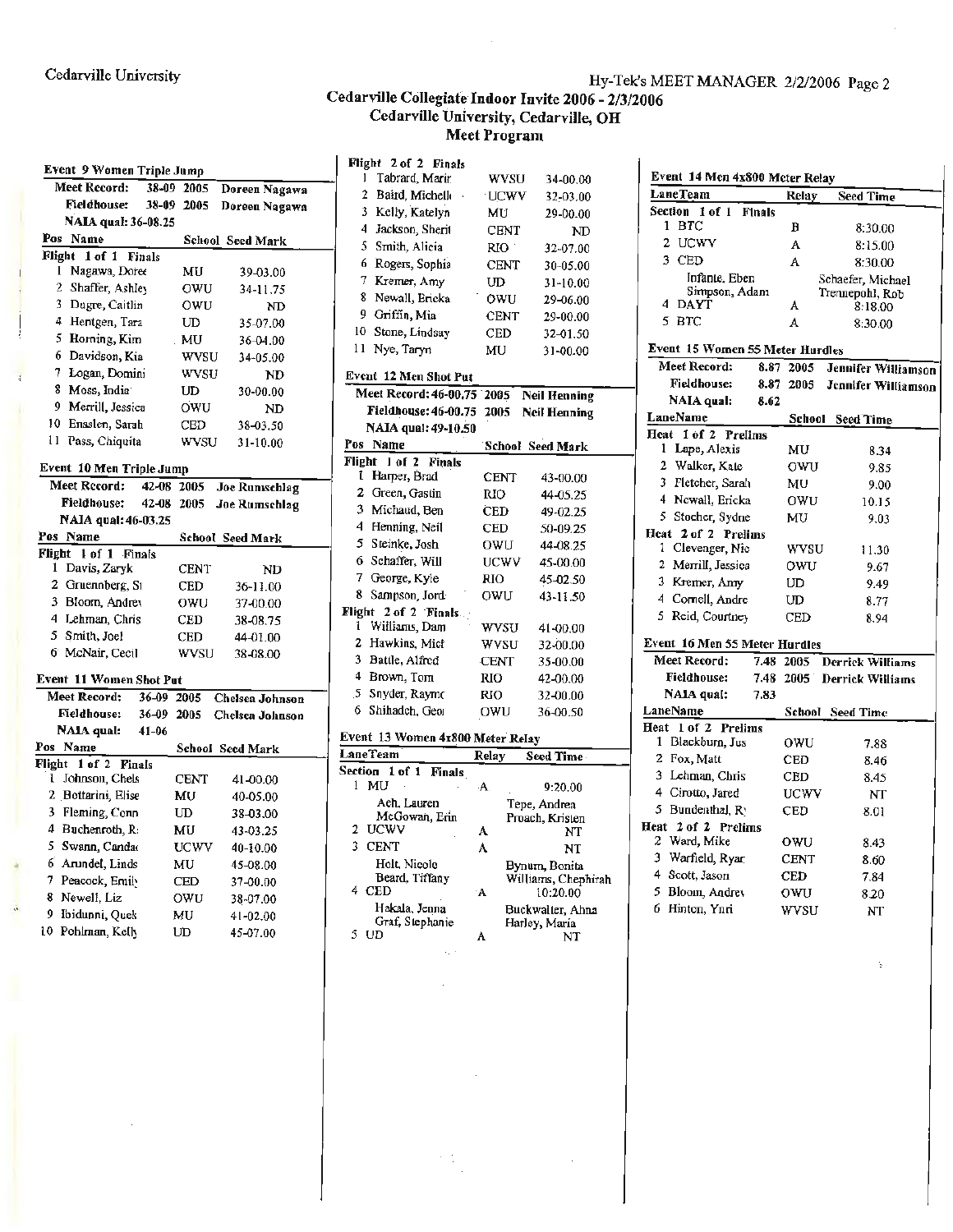#### **Cedarville Collegiate Indoor Invite 2006** - **2/3/2006 Cedarville University, Cedarville, OH Meet Program**

| Event 17 Women 55 Meter Dash |      |             |                     |     | Heat 5 of 5 Prelims<br>1 Duff, Ian | CENT                 |            |
|------------------------------|------|-------------|---------------------|-----|------------------------------------|----------------------|------------|
| <b>Meet Record:</b>          |      | 7.26 2005   | Petra Munroe        |     | 2 DeMaria, Chri-                   | UCWV                 |            |
| <b>Fieldhouse:</b>           |      | 7.26 2005   | <b>Petra Munroe</b> |     | 3 Truesdale, Bra                   |                      |            |
| <b>NAIA</b> qual:            | 7.30 |             |                     |     |                                    | wvsu                 |            |
| LaneName                     |      |             | School Seed Time    |     | 4 Taylor, Rusty                    | UCWV                 |            |
| Heat 1 of 3 Prelims          |      |             |                     |     | 5 Perry, Ron                       | <b>CENT</b><br>CED   |            |
| 1 Davidson, Kia              |      | wysu        | 7.69                |     | 6 Muschott, Brac                   |                      |            |
| 2 Ferguson, Sara             |      | owu         | 8.01                |     | Event 19 Women 5000 Meter Run      |                      |            |
| 3 Davis, LaShon              |      | MU          | 6.95                |     | Meet Record: 18:36.52 2005         |                      | Sam        |
| 4 Guerra, Kylene             |      | UD          | 7.60                |     | Fieldhouse: 18:36.52 2005          |                      | <b>Sam</b> |
| 5 Davis, Micella             |      | UD          | 7.50                |     | NAIA qual: 18:30.00                |                      |            |
| 6 Nagawa, Doree              |      | MU          | 8.00                |     | LaneName                           | School               | See        |
| 7 Logan, Domini              |      | wvsu        | 7.50                |     | Section 1 of 1 Finals              |                      |            |
| Heat 2 of 3 Prelims          |      |             |                     |     | 1 Deet, Emily                      | UD                   |            |
| 1 Clarke, Shanne             |      | RIO         | 7.74                |     | 2 McCue, Loslie                    | MU                   | 2          |
| 2 Baird, Michell             |      | UCWV        | 7.93                |     | 3 Binkley, Laura                   | ∙ow∪                 | 2          |
| 3 Bennett, Ashlo             |      | MU          | 7.55                |     | 4 Emmert, Star                     | SSU                  | 1          |
| 4 Fuller, Niesha             |      | <b>RIO</b>  | 7.40                |     | 5 Cipolat, Erin                    | UCWV                 | 1          |
| 5 Clevenger, Nic-            |      | <b>WVSU</b> | NT                  |     | 6 Maat, Samanth                    | $\mathop{\rm CED^+}$ |            |
| 6 Teach, Emily               |      | owu         | 8.22                |     | 7 Minich, Andre.                   | owu                  | 2          |
| 7 Aladefa, Adeto             |      | CENT        | 7.58                |     | 8 Snyder, Jillian                  | owu                  | 2          |
| 8 Johnson, Jamil             |      | MU          | 7.18                |     | 9 Olney, Lncy                      | ∙ CED                | 2          |
| Heat 3 of 3 Prelims          |      |             |                     |     | 10 Siehl, Whitney                  | MU                   | 2          |
| I Clarke, Sasha              |      | RIO         | 7.88                | 11. | Pyles, Elisabetl                   | CED                  | 1          |
| 2 Harold, Stacia             |      | UD          | 7.37                |     | 12 Bange, Laura                    | .OWU                 | 2          |
| 3 Olson, Toryn               |      | CED         | 9.21                |     | 13 Tucker, Amano                   | UD                   | 2          |
| 4 Brown, Lindse              |      | UD          | 7.55                |     | 14 Hosier, Amber                   | SSU                  | 2          |
| 5 Campbell, Ava              |      | CENT        | 7.56                |     | 15 Noland, Hope                    | UĆWV                 | 1          |
| 6. Stamper, Sune             |      | CENT        | 7.25                |     | 16 Pyles, Eriu                     | <b>UCWV</b>          | l          |
| 7 O'Keefe, Erin              |      | CED         | 10.20               |     | 17 Higgins, Julie                  | OWU -                |            |
| 8 McKinniss, Ni-             |      | RIO         | 7.88                |     | 18 Cipolat, Rache                  | <b>UCWV</b>          | 1          |
|                              |      |             |                     |     | 19 Tucker, Elizab                  | UD                   |            |
| Event 18 Men 55 Meter Dash   |      |             |                     |     | 20 Pinault, Maddy                  | OWU                  |            |
| Meet Record:                 |      | 6.52 2005   | Mark Lattimore      |     | 21 Nare, Jessica                   | OWU                  | 2          |
| <b>Fieldhouse:</b>           |      | 6.52 2005   | Mark Lattimore      |     | 22 Resser, Abbey                   | MU                   | 1          |
| NAIA qual:                   | 6.46 |             |                     |     | 23 Mackell, Chris                  | MU                   | 2          |
| LaneName                     |      |             | School Seed Time    |     | 24 Schmelzer, Let                  | OWU                  |            |
| Heat 1 of 3 Prelims          |      |             |                     |     | 25 Hollander, Reb                  | MU                   | 1          |
| 1 McNair, Cecil              |      | wysu        | 7.68                |     |                                    |                      |            |
| 2 Osborn, Nathai             |      | owu         | 6.84                |     | Event 20 Women 4x200 Meter Relay   |                      |            |
| 3 Ellis, Ryan                |      | owu         | 6.75                |     | LaneTeam                           | Relay                | Seε        |
| 4 Tweed, Vincen              |      | UCWV        | NT                  |     | Section 1 of 2 Finals              |                      |            |
| 5 Tolbert, Victor            |      | CENT        | NT                  |     | 2 UD                               | в                    |            |
| 6 Kessler, Bret              |      | UCWV        | NT                  |     | 3 CENT                             | A                    |            |
| Heat 2 of 3 Prelims          |      |             |                     |     | Stamper, Sune',                    |                      | Aladef     |
| 1 Osborn, Presto:            |      | owu         | 6.98                |     | Poindexter, Lorrie<br>4 CED -      | A                    | Campb      |
| 2 Perry, Josh                |      | RIO         | 6.47                |     | Davies, Bethany                    |                      | Reid, C    |
| Spirakus, Matt<br>3.         |      | OWU         | 6.92                |     | Rice, Marla                        |                      | Ensslei    |
| 4 Adams, Augus               |      | UCWV        | NT                  |     | 5 MU                               | А                    |            |
| 5 Thompson, Ma               |      | CENT        | NT                  |     | Bennett, Ashley                    |                      | Fletche    |

| Event 17 Women 55 Meter Dash           |           |                            |                        |    | Heat 3 of 3 Prelims                     |                    |                                        | Section 2 of 2 Finals                     |                         |                                          |
|----------------------------------------|-----------|----------------------------|------------------------|----|-----------------------------------------|--------------------|----------------------------------------|-------------------------------------------|-------------------------|------------------------------------------|
| Meet Record:                           |           | 7.26 2005                  | Petra Munroe           |    | 1 Duff, Ian                             | CENT               | NT                                     | 3 OWU                                     | A                       | 1:51.13                                  |
| <b>Fieldhouse:</b>                     |           |                            | 7.26 2005 Petra Munroe | 2. | DeMaria, Chri                           | <b>UCWV</b>        | NT                                     | Harden, Jamie<br>Sloboda, Valerie         |                         | Hall, Katie<br>Ferguson, Sarah           |
| <b>NAIA</b> qual:                      | 7.30      |                            |                        | 3. | Truesdale, Brai                         | wysu               | 6.91                                   | 4 UD                                      | C                       | 1:50.00                                  |
| LaneName                               |           |                            | School Seed Time       | 4  | Taylor, Rusty                           | UCWV               | NT                                     | 5 WVSU                                    | А                       | NT                                       |
| Heat 1 of 3 Prelims                    |           |                            |                        |    | 5 Perry, Ron<br>Muschott, Brac          | <b>CENT</b><br>CED | 6.60<br>7.29                           | Davidson, Kia                             |                         | Logan, Dominique                         |
| 1 Davidson, Kia                        |           | wysu                       | 7.69                   | 6. |                                         |                    |                                        | Pass, Chiquita                            |                         | Clevenger, Nicole                        |
| 2 Ferguson, Sara                       |           | OWU                        | 8.01                   |    | Event 19 Women 5000 Meter Run           |                    |                                        | Event 21 Men 4x200 Meter Relay            |                         |                                          |
| 3 Davis, LaShon                        |           | MU                         | 6.95                   |    | Meet Record: 18:36.52 2005              |                    | <b>Samantha Maat</b>                   | LaneTeam                                  | Relay                   | <b>Seed Time</b>                         |
| 4 Guerra, Kylenc                       |           | UD                         | 7.60                   |    | Ficldhouse: 18:36.52 2005 Samantha Maat |                    |                                        | Section 1 of 1 Finals                     |                         |                                          |
| 5 Davis, Micella                       |           | UD                         | 7.50                   |    | NAIA qual: 18:30.00                     |                    |                                        | 1 OWU                                     | A                       | 1:33.84                                  |
| 6 Nagawa, Dorex                        |           | MU                         | 8.00                   |    | LaneName                                |                    | School Seed Time                       | Blackburn, Justin                         |                         | Osborn, Nathan                           |
| 7 Logan, Domini                        |           | WVSU                       | 7.50                   |    | Section 1 of 1 Finals                   |                    |                                        | Osborn, Preston                           |                         | Ellis, Ryan                              |
| Heat 2 of 3 Prelims                    |           |                            |                        |    | 1 Deet, Emily                           | UD                 | NT                                     | 2 CENT                                    | в                       | NT                                       |
| 1 Clarke, Shanne                       |           | <b>RIO</b>                 | 7.74                   |    | 2 McCue, Loslie                         | MU                 | 21:20.00                               | <b>UCWV</b><br>3                          | A                       | $\bf NT$                                 |
| 2 Baird, Michell                       |           | <b>UCWV</b>                | 7.93                   |    | 3 Binkley, Laura                        | owu                | 20:26.00                               | $\mathop{\rm CED}\nolimits$<br>4          | A                       | 1:37.00                                  |
| 3 Bennett, Ashle                       |           | MU                         | 7.55                   | 4  | Emmert, Star                            | SSU <sup>-</sup>   | 18:30.00                               | Fox. Matt<br>Marquardt, Todd              |                         | Gruennberg, Stephen<br>Muschott, Brad    |
| 4 Fuller, Niesha                       |           | <b>RIO</b>                 | 7.40                   | 5. | Cipolat, Erin                           | <b>UCWV</b>        | 19:00.00                               | 5 WVSU                                    | A                       | 1:37.29                                  |
| 5 Clevenger, Nic-                      |           | <b>WVSU</b>                | NT                     | 6  | Maat, Samanth                           | CED                | 18:00.00                               | Moore, Jayson                             |                         | Hammond, Larry                           |
| 6 Teach, Emily                         |           | owu                        | 8.22                   |    | 7 Minich, Andre.                        | owu                | 21:15.00                               | Truesdale, Brandon                        |                         | Savoy, Robert                            |
| 7 Aladefa, Adeto                       |           | <b>CENT</b>                | 7.58                   | 8  | Snyder, Jillian                         | OWU                | 20:53.00                               | 6 CENT                                    | A                       | NΤ                                       |
| 8 Johnson, Jamil                       |           | MU                         | 7.18                   |    | 9 Olney, Lncy                           | <b>CED</b>         | 20:50.00                               | Edwards, Donald                           |                         | Duff, Ian                                |
| Heat 3 of 3 Prelims                    |           |                            |                        |    | 10 Siehl, Whitney                       | MU                 | 21:32.23                               | Wallace, Evan                             |                         | Stallworth, Justin                       |
| 1 Clarke, Sasha                        |           | RIO                        | 7.88                   |    | 11 Pyles, Elisabeth                     | <b>CED</b>         | 18:30.00                               | Event 22 Women 1 Mile Run                 |                         |                                          |
| 2 Harold, Stacia                       |           | UD                         | 7.37                   |    | 12 Bange, Laura                         | OWU                | 20:14.28                               | Meet Record: 5:14.71 2005 Christina Reyes |                         |                                          |
| 3 Olson, Toryn                         |           | <b>CED</b>                 | 9.21                   |    | 13 Tucker, Amano                        | UD                 | 20:07.06                               |                                           |                         | Fieldhouse: 5:14.71 2005 Christina Reves |
| 4 Brown, Lindse                        |           | UD                         | 7.55                   |    | 14 Hosier, Amber                        | SSU                | 20:40.00                               | NAIA qual: 5:14.50                        |                         |                                          |
| 5 Campbell, Ava                        |           | <b>CENT</b>                | 7.56                   |    | 15 Noland, Hope                         | <b>UCWV</b>        | 19:00.00                               | LaneName                                  |                         | School Seed Time                         |
| 6. Stamper, Sune                       |           | <b>CENT</b>                | 7.25                   |    | 16 Pyles, Eriu                          | <b>UCWV</b>        | 19:55.00                               | Section 1 of 3 Finals                     |                         |                                          |
| 7 O'Keefe, Erin                        |           | <b>CED</b>                 | 10.20                  |    | 17 Higgins, Julie                       | OWU -              | NT                                     | 1 Proach, Krister                         | MU                      | 5:15.00                                  |
| 8 McKinniss, Ni-                       |           | <b>RIO</b>                 | 7.88                   |    | 18 Cipolat, Rache                       | <b>UCWV</b>        | 18:40.00                               | 2 Fiegelist, Mia                          | MU                      | 5:13.00                                  |
| Event 18 Men 55 Meter Dash             |           |                            |                        |    | 19 Tucker, Elizab                       | ${\rm UD}$         | NT                                     | Jaworek, Jacqu<br>3.                      | UD                      | 5:25.16                                  |
| Meet Record:                           | 6.52      | 2005                       | <b>Mark Lattimore</b>  |    | 20 Pinault, Maddy                       | OWU                | <b>NT</b>                              | McGowan, Eri<br>4                         | MU                      | 5:15.00                                  |
| Fieldhouse:                            | 6.52 2005 |                            | Mark Lattimore         |    | 21 Nare, Jessica                        | OWU                | 21:26.73                               | Goodew, Audr<br>5.                        | <b>CED</b>              | 5:17.00                                  |
|                                        | 6.46      |                            |                        |    | 22 Resser, Abbey                        | MU                 | 19:45.14                               | Daniel, Rebeka<br>6                       | UCWV                    | 5:25.00                                  |
| NAIA qual:                             |           |                            | School Seed Time       |    | 23 Mackell, Chris                       | MU                 | 20:30.00                               | 7 Coleman, Catio                          | OWU                     | 5:22.01                                  |
| LaneName                               |           |                            |                        |    | 24 Schmelzer, Lee                       | OWU                | 19:30.37                               | 8 Keller, Stacy                           | $\mathop{\mathrm{CED}}$ | 5:17.00                                  |
| Heat 1 of 3 Prelims<br>1 McNair, Cecil |           | wysu                       | 7.68                   |    | 25 Hollander, Reb                       | MU                 | 19:45.00                               | Eckerly, Carol<br>9.                      | MU                      | 5:08.50                                  |
| 2 Osborn, Nathai                       |           | OWU                        | 6.84                   |    |                                         |                    |                                        | Stoll, Jennie<br>10.                      | MU                      | 5:06.55                                  |
| 3 Ellis, Ryan                          |           | OWU                        | 6.75                   |    | Event 20 Women 4x200 Meter Relay        |                    |                                        | 11 Simpson, Britt                         | <b>CED</b>              | 5:17.00                                  |
|                                        |           |                            |                        |    | LaneTeam                                | Relay              | <b>Seed Time</b>                       | 12 Ardelean, Kelly                        | MU                      | 5:13.50                                  |
| 4 Tweed, Vincen<br>5 Tolbert, Victor   |           | <b>UCWV</b><br><b>CENT</b> | NT<br>NT               |    | Section 1 of 2 Finals                   |                    |                                        | Section 2 of 3 Finals                     |                         |                                          |
| 6 Kessler, Bret                        |           | UCWV                       | NT                     |    | 2 UD                                    | в                  | 1:48.00<br>1:45.00                     | 1 Noland, Hope                            | <b>UCWV</b>             | 5:35.00                                  |
| Heat 2 of 3 Prelims                    |           |                            |                        |    | 3 CENT                                  | A                  |                                        | 2 Kempf, Amy                              | UD                      | 5:33.22                                  |
| 1 Osborn, Presto:                      |           | owu                        | 6.98                   |    | Stamper, Sune',<br>Poindexter, Lorrie   |                    | Aladefa, Adetooke<br>Campbell, Ava-Gay | Santos, Nicole<br>3.                      | CED                     | 5:33.00                                  |
| 2 Perry, Josh                          |           | RIO                        | 6.47                   |    | 4 CED                                   | $\sim$ A           | 1:49.00                                | Haas, Emily<br>4.                         | UD                      | 5:33.10                                  |
| 3 Spirakus, Matt                       |           | OWU                        | 6.92                   |    | Davies, Bethany                         |                    | Reid, Courtney                         | 5 Wysong, Melis                           | CED                     | 5:30.00                                  |
| 4 Adams, Augus                         |           | <b>UCWV</b>                | NT                     |    | Rice, Marla                             |                    | Ensslen, Sarah                         | 6 Feran, Meggie                           | OWU                     | 5:30.09                                  |
| 5 Thompson, Ma                         |           | <b>CENT</b>                | NT                     |    | 5 MU                                    | A                  | 1:45.00                                | Krueger, Trish:<br>7.                     | SSU                     | 5:28.00                                  |
|                                        |           |                            |                        |    | Bennett, Ashley                         |                    | Fletcher, Sarah                        | Stricbel, Diann<br>8                      | UD                      | 5:30.00                                  |
|                                        |           |                            |                        |    | Stoeher, Sydney                         |                    | Lape, Alexis                           | 9 Hubbard, Sydn                           | UD                      | 5:34.10                                  |
|                                        |           |                            |                        |    | 6 UD                                    | A                  | 1:46.00                                | 10 DiTraglia, Nin-                        | OWU                     | 5:25.31                                  |
|                                        |           |                            |                        |    |                                         |                    |                                        | $U$ Kubel Bridget                         | HD.                     | 5:41.30                                  |

 $\hat{\mathcal{A}}$ 

| Section | 2 of 2<br>Finals                    |        |                                 |
|---------|-------------------------------------|--------|---------------------------------|
|         | 3 OWU                               | л      | 1:51.13                         |
|         | Harden, Jamie                       |        | Hall, Katie                     |
|         | Sloboda, Valerie                    |        | Ferguson, Sarah                 |
| 4       | UD                                  | С      | 1:50.00                         |
| 5       | wysu                                | А      | NT                              |
|         | Davidson, Kia                       |        | Logan, Dominique                |
|         | Pass, Chiquita                      |        | Clevenger, Nicole               |
|         | Event 21 Men 4x200 Meter Relay      |        |                                 |
|         | LaneTeam                            | Relay  | <b>Seed Time</b>                |
|         | Section 1 of 1<br><b>Finals</b>     |        |                                 |
| ı.      | OWU                                 | A      | 1:33.84                         |
|         | Blackburn, Justin                   |        | Osborn, Nathan                  |
|         | Osborn, Preston                     |        | Ellis, Ryan                     |
| 2       | <b>CENT</b>                         | в      | NT                              |
| 3       | <b>UCWV</b>                         | A      | NT                              |
| 4       | <b>CED</b>                          | A      | 1:37.00                         |
|         | Fox. Matt                           |        | Gruennberg, Stephen             |
| 5       | Marquardt, Todd<br>wysu             | A      | Muschott, Brad<br>1:37.29       |
|         |                                     |        |                                 |
|         | Moore, Jayson<br>Truesdale, Brandon |        | Hammond, Larry<br>Savoy, Robert |
| 6       | CENT                                | A      | NT                              |
|         | Edwards, Donald                     |        | Duff, Ian                       |
|         | Wallace, Evan                       |        | Stallworth, Justin              |
|         | Event 22 Women 1 Mile Run           |        |                                 |
|         | Meet Record: 5:14.71                | 2005   | <b>Christina Reyes</b>          |
|         | 5:14.71<br><b>Fieldhouse:</b>       | 2005   | Christina Reyes                 |
|         |                                     |        |                                 |
|         |                                     |        |                                 |
|         | NAIA qual: 5:14.50                  |        |                                 |
|         | LaneName                            | School | Seed Time                       |
|         | Section 1 of 3 Finals               |        |                                 |
| 1       | Proach, Krister                     | MU     | 5:15.00                         |
| 2       | Fiegelist, Mia                      | MU     | 5:13.00                         |
| 3.      | Jaworek, Jacqu                      | UD     | 5:25.16                         |
|         | 4 McGowan, Eri                      | MU     | 5:15.00                         |
| 5       | Goodew, Audr                        | CED    | 5:17.00                         |
| 6.      | Daniel, Rebeka                      | UCWV   | 5:25.00                         |
| 7.      | Coleman, Catio                      | owu    | 5:22.01                         |
| 8       | Keller, Stacy                       | CED    | 5:17.00                         |
| 9       | Eckerly, Carol                      | MU     | 5:08.50                         |
|         | 10 Stoll, Jennie                    | MU     | 5:06.55                         |
| 11      | Simpson, Britt:                     | CED    | 5:17.00                         |
| 12      | Ardelean, Kelly                     | MU     | 5:13.50                         |
| Section | 2 of 3<br><b>Finals</b>             |        |                                 |
| ı       | Noland, Hope                        | UCWV   | 5:35.00                         |
| 2       | Kempf, Amy                          | UD     | 5:33.22                         |
| 3       | Santos, Nicole                      | CED    | 5:33.00                         |
| 4       | Haas, Emily                         | UD     | 5:33.10                         |
| 5       | Wysong, Melis                       | CED    | 5:30.00                         |
| 6       | Feran, Meggie                       | OWU    | 5:30.09                         |
| 7       | Krueger, Trish:                     | SSU    | 5:28.00                         |
| 8       | Striebel, Diann                     | UD     | 5:30.00                         |
| 9       | Huhbard, Sydn                       | UD     | 5:34.10                         |
| 10      | DiTraglia, Nin                      | owu    | 5:25.31                         |
| Н       | Kuhel, Bridget                      | UD     | 5:41.30                         |
| 12      | Oltman, Anne                        | UD     | 5:27.00                         |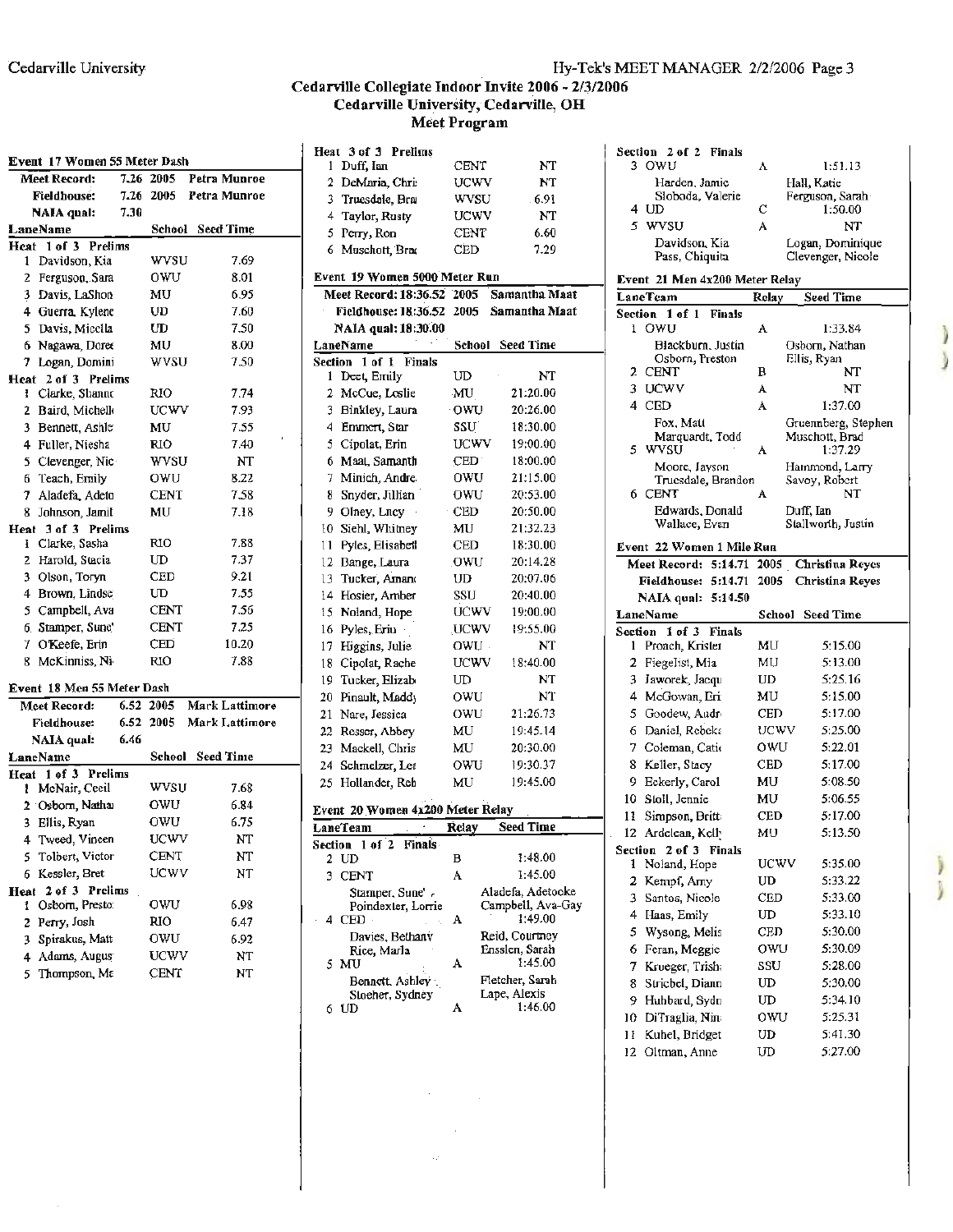#### Cedarville Collegiate Indoor Invite 2006 - 2/3/2006 Cedarville University, Cedarville, **OH Meet Program**

| Section 3 of 3 (Event 22 Women 1 Mile Run) |             |                         | Event 24 Women 400 Meter Dash                                 |       |
|--------------------------------------------|-------------|-------------------------|---------------------------------------------------------------|-------|
| 1 Meitzler, Faith                          | CED         | 5:50.00                 | <b>Casanav Sim</b><br>60.13 2005<br>Meet Record:              |       |
| 2 Hayes, Kathy                             | <b>UCWV</b> | 5:50.00                 | <b>Casanav Sim</b><br>60.13 2005<br><b>Fieldhouse:</b>        |       |
| 3 Hnsted, Amano                            | owu         | 5:45.00                 | NAIA qual:<br>59.00                                           |       |
| 4 Graf, Stephanic                          | CED.        | 5:43.99                 | School Seed Time<br>LaneName                                  |       |
| 5 Brown, Lauren                            | wvsu        | NT                      | Section 1 of 3 Finals                                         |       |
| 6 Garvin, Liz                              | UCWV        | NΤ                      | MU<br>1 Allen, Betsy                                          | 57.80 |
| 7 Baldwin, Heatl                           | UCWV        | NT                      | CENT<br>2 Campbell, Ava.                                      | 58.02 |
| 8 Langerfeld, Do                           | owu         | 5:50.00                 | 3 Stamper, Sune'<br><b>CENT</b>                               | 57.89 |
| 9 Mone, Kate                               | UD          | 5:51.34                 | 4 Aladefa, Adeto<br>CENT                                      | 58.48 |
| 10 Liming, Jen                             | SSU         | 5:50.00                 | 5 Horning, Kim<br>MU                                          | 59.50 |
| 11 Pyles, Erin                             | <b>UCWV</b> | 5:44.00                 | 6 Shaffer, Ashley<br>owu                                      | 60.03 |
| Event 23 Men 1 Mile Run                    |             |                         | Section 2 of 3 Finals                                         |       |
| Meet Record: 4:29.10 2005                  |             | Matt Clark              | owu<br>1 Harden, Jamie                                        | 61.80 |
| Fieldhouse: 4:29.10 2005                   |             | Matt Clark              | 2 O'Neal, Christi<br>CED                                      | 60.80 |
| NAIA qual: 4:20.00                         |             |                         | Dinwiddie, Ra<br>MU<br>3.                                     | 61.50 |
| LaneName                                   |             | <b>School</b> Seed Time | 4 Holt, Nicole<br>CENT                                        | 63.00 |
| Section 1 of 3 Finals                      |             |                         | MU<br>Dempster, Julia<br>5.                                   | 60.50 |
| 1 Baxter, Corey                            | UNA         | 4:30.00                 | 6 Dixon, Brittan<br>RIO                                       | 62.23 |
| 2 Sammons, Dan                             | DAYT        | 4:34.00                 | Section 3 of 3 Finals<br>n,                                   |       |
| 3 Campbell, Dan                            | CED         | 4:25.00                 | wysu<br>2 Pass, Chiquita                                      | 64.23 |
| 4 Mehl, Corey                              | UCWV        | 4:35.00                 | owu<br>Snyder, Krister<br>3.                                  | 67.34 |
| 5 Stefanik, David                          | owu         | 4:33.01                 | CED<br>4 Davies, Bethan                                       | 63.70 |
| 6 Hall. Kevin                              | CED         | 4:30.00                 | <b>RIO</b><br>5 McKinniss, Ni-                                | 66.17 |
| 7 Culbertson, Co.                          | <b>RIO</b>  | 4:34.00                 | 6 Merrill, Jessica<br>owu                                     | 66.02 |
| 8 Gardner, Larry                           | SSU         | 4:33.00                 | Event 25 Men 400 Meter Dash                                   |       |
| 9 Contreras, Eric                          | DAYT        | 4:34.00                 | Meet Record:<br>51.79 2005<br><b>Tim Beck</b>                 |       |
| 10 Kempton, Matt                           | owu         | 4:25.07                 | 51.79 2005 Tim Beck<br>Fieldhouse:                            |       |
| 11 Goehring, Kev.                          | owu         | 4:35.00                 | 49.65<br>NAIA qual:                                           |       |
| 12 Toothman, Zac                           | FFB         | 4:35.00                 | LaneName<br>School Seed Time                                  |       |
| 13 Peters, Matthev                         | DAYT        | 4:34.00                 | Section 1 of 5 Finals                                         |       |
| Section 2 of 3 Finals<br>1 Walker, David   | SSU         | 4:40.00                 | RЮ<br>1 Baston, Brandt                                        | 53.21 |
| 2 Kestner, Robb                            | ВTC         | 4:40.00                 | 2 Perry, Josh<br>RIO                                          | 50.51 |
| 3 Krigbaum, Kyl                            | UCWV        | 4:50.00                 | 3 Savoy, Robert<br><b>WVSU</b>                                | 52.72 |
| 4 Thompson, Da                             | DAYT        | 4:50.00                 | 4 Hammond, Lar<br><b>WVSU</b>                                 | 53.24 |
| 5 Danis, Matt                              | <b>DAYT</b> | 4:37.00                 | Bundenthal, R.<br>CED<br>5.                                   | 52.74 |
| 6 Jinks, Joe                               | SSU         | 4:40.00                 | <b>CENT</b><br>6 Stallworth, Jus                              | 52.00 |
| 7 Boggess, Land:                           | $UCWV$ .    | 4:40.00                 | Section 2 of 5 Finals.                                        | 54.00 |
| 8 Terry, Aamir                             | CENT        | 4:45.00                 | <b>BTC</b><br>1 Armburger, Jas<br>$_{\rm RIO}$<br>Cook, Randy | 54.37 |
| 9 Brink, Zach                              | SSU         | 4:40.00                 | $\overline{2}$<br>SSU<br>3 Finton, Andy                       | 54.00 |
| 10 Kaelin, Tim                             | DAYT        | 4:40.00                 | OWU <sup>1</sup><br>4 Melcher, Dan                            | 53.70 |
| 11 Ohms, Joshna                            | CED         | 4:49.00                 | 5 Tweed, Vincen<br><b>UCWV</b>                                | 53.89 |
| 12 Davison, Dan                            | CED         | 4:40.00                 | 6 Incorvaia, Chri<br>OWU                                      | 54.22 |
| 13 Hardymon, Phi                           | OWU         | 4:50.00                 | Section 3 of 5 Finals                                         |       |
| Section 3 of 3 Finals                      |             |                         | SSU<br>1 Carlisle, Josh                                       | 55.00 |
| 1 Mengasha, Me                             | <b>WVSU</b> | NT                      | 2 Horst, Steffan<br>OWU                                       | 54.60 |
| 2 Dibartola, Mik                           | втс         | 4:55.00                 | Myers, Josh<br><b>UCWV</b><br>3.                              | 55.02 |
| 3 Hill, Nolan                              | <b>RIO</b>  | 5:20.36                 | 4 Duff, Jerell<br><b>CENT</b>                                 | 55.00 |
| 4 Griggs, Aaron                            | CED         | 4:56.01                 | 5 Bloom, Andrey<br>OWU                                        | 55.36 |
| 5 Hanna, Kevin                             | UCWV        | 4:52.00                 | 6 Lovering, Marl<br>OWU                                       | 55.35 |
| 6 Balch, Dave                              | UNA         | NT                      |                                                               |       |
| Bazzo, Greg<br>7                           | <b>BTC</b>  | 4:55.00                 |                                                               |       |
| 8 Howdyshell, Ti                           | RIO.        | 4:57.96                 |                                                               |       |
|                                            |             |                         |                                                               |       |

 $\sim$ 

| Section 3 of 3 (Event 22 Women 1 Mile Run) |                  |                         |                                                          |                            | эссион чого глина                         |             |                  |
|--------------------------------------------|------------------|-------------------------|----------------------------------------------------------|----------------------------|-------------------------------------------|-------------|------------------|
| 1 Meitzler, Faith                          | CED              | 5:50.00                 | Event 24 Women 400 Meter Dash                            |                            | 1 Denny, George                           | OWU         | NT               |
| 2 Hayes, Kathy                             | <b>UCWV</b>      | 5:50.00                 | 60.13 2005<br>Meet Record:                               | <b>Casanav Simmons</b>     | 2 Harrison, Jeff                          | OWU         | 57.67            |
| 3 Hnsted, Amano                            | OWU              | 5:45.00                 | <b>Fieldhouse:</b>                                       | 60.13 2005 Casanav Simmons | 3 Harold, Sam                             | OWU         | 57.88            |
| 4 Graf, Stephanic                          | CED              | 5:43.99                 | 59.00<br>NAIA qual:                                      |                            | 4 Coleman, Thor                           | <b>CENT</b> | NT               |
| 5 Brown, Lauren                            | wvsu             | NT                      | LaneName                                                 | <b>School</b> Seed Time    | 5 Edwards, Dona                           | <b>CENT</b> | NT               |
| Garvin, Liz<br>6.                          | <b>UCWV</b>      | NT                      | Section 1 of 3 Finals                                    |                            | 6 Somerville, Cri                         | <b>UCWV</b> | 55.50            |
| 7 Baldwin, Heatl                           | UCWV             | NT                      | MU<br>1 Allen, Betsy                                     | 57.80                      | Section 5 of 5 Finals                     |             |                  |
| 8 Langerfeld, Do                           | owu              | 5:50.00                 | <b>CENT</b><br>2 Campbell, Ava.                          | 58.02                      | 2 Hinton, Yuri                            | wysu        | NT               |
| 9 Mone, Kate                               | UD               | 5:51.34                 | <b>CENT</b><br>3 Stamper, Sune'                          | 57.89                      | 3 Hinton, Larry                           | wysu        | NT               |
| 10 Liming, Jen                             | SSU              | 5:50.00                 | <b>CENT</b><br>4 Aladefa, Adeto                          | 58.48                      | 4 Moore, Jayson                           | wysu        | NT               |
| 11 Pyles, Erin                             | UCWV             | 5:44.00                 | 5 Horning, Kim<br>MU                                     | 59.50                      | 5 Edwards, Mich                           | wysu        | <b>NT</b>        |
|                                            |                  |                         | 6 Shaffer, Ashley<br>owu                                 | 60.03                      | 6 Truesdale, Brai                         | <b>WVSU</b> | NT               |
| Event 23 Men 1 Mile Run                    |                  |                         | Section 2 of 3 Finals                                    |                            |                                           |             |                  |
| Meet Record: 4:29.10 2005                  |                  | Matt Clark              | OWU<br>1 Harden, Jamie                                   | 61.80                      | Event 26 Women 800 Meter Run              |             |                  |
| Fieldhouse: 4:29.10 2005 Matt Clark        |                  |                         | CED<br>2 O'Neal, Christi                                 | 60.80                      | Meet Record: 2:22.04 2005 Christina Reyes |             |                  |
| NAIA qual: 4:20.00                         |                  |                         | MU<br>3 Dinwiddie, Ra                                    | 61.50                      | Fieldhouse: 2:22.04 2005 Christina Reyes  |             |                  |
| LaneName                                   |                  | <b>School</b> Seed Time | CENT<br>4 Holt, Nicole                                   | 63.00                      | NAIA qual: 2:22.15                        |             |                  |
| Section 1 of 3 Finals                      |                  |                         | MU<br>5 Dempster, Julia                                  | 60.50                      | LaneName                                  |             | School Seed Time |
| 1 Baxter, Corey                            | <b>UNA</b>       | 4:30.00                 | <b>RIO</b><br>6 Dixon, Brittan                           | 62.23                      | Section 1 of 2 Finals                     |             |                  |
| 2 Sammons, Dan                             | DAYT             | 4:34.00                 | Section 3 of 3 Finals                                    |                            | 1 Reyes, Christin                         | <b>CED</b>  | 2:18.00          |
| 3 Campbell, Dan                            | CED              | 4:25.00                 | . WVSU<br>2 Pass, Chiquita                               | 64.23                      | 2 Rymut, Marie                            | OWU         | 2:30.19          |
| 4 Mehl, Corey                              | <b>UCWV</b>      | 4:35.00                 | owu<br>3 Snyder, Krister                                 | 67.34                      | 3 Tepe, Andrea                            | MU          | 2:22.00          |
| 5 Stefanik, Davic                          | OWU              | 4:33.01                 | <b>CED</b><br>4 Davies, Bethar.                          | 63.70                      | 4 Henize, Sarah                           | MU.         | 2:18.90          |
| 6 Hall, Kevin                              | CED              | 4:30.00                 | 5 McKinniss, Ni-<br><b>RIO</b>                           | 66.17                      | 5 Dilley, Erin                            | <b>UCWV</b> | 2:28.45          |
| 7 Culbertson, Co                           | <b>RIO</b>       | 4:34.00                 | 6 Merrill, Jessica<br>owu                                | 66.02                      | 6 Noland, Hope                            | <b>UCWV</b> | 2:30.00          |
| 8 Gardner, Larry                           | SSU              | 4:33.00                 |                                                          |                            | 7 Husted, Amano                           | owu         | 2:32.26          |
| 9 Contreras, Eric                          | DAYT             | 4:34.00                 | Event 25 Men 400 Meter Dash                              |                            | 8 Nienhaus, Eller                         | UD          | 2:32.40          |
| 10 Kempton, Matt                           | OWU              | 4:25.07                 | Meet Record:<br>51.79 2005                               | Tim Beck                   | 9 Coleman, Catit                          | OWU         | 2:20.33          |
| 11 Goehring, Kev.                          | OWU              | 4:35.00                 | 51.79 2005 Tim Beck<br>Fieldhouse:                       |                            | 10 Pompili, Erin                          | <b>BTC</b>  | 2:30.00          |
| 12 Toothman, Zac                           | ${\rm FFB}^{-1}$ | 4:35.00                 | 49.65<br>NAIA qual:                                      |                            | 11 Daniel, Rebeka                         | <b>UCWV</b> | 2:29.31          |
| 13 Peters, Matthey                         | <b>DAYT</b>      | 4:34.00                 | LaneName                                                 | School Seed Time           | 12 DiTraglia, Nin                         | OWU         | 2:30.52          |
| Section 2 of 3 Finals                      |                  |                         | Section 1 of 5 Finals<br><b>RIO</b>                      | 53.21                      | Section 2 of 2 Finals                     |             |                  |
| 1 Walker, David                            | SSU              | 4:40.00                 | 1 Baston, Brandt                                         |                            | 1 Sloboda, Valer                          | owu         | 2:34.42          |
| 2 Kestner, Robb                            | <b>BTC</b>       | 4:40.00                 | <b>RIO</b><br>2 Perry, Josh                              | 50.51<br>52.72             | 2 Bynum, Bonita                           | <b>CENT</b> | 2:40.00          |
| 3 Krigbaum, Kyl                            | UCWV             | 4:50.00                 | <b>WVSU</b><br>3 Savoy, Robert                           |                            | 3 Musarra, Jillian                        | owu         | 2:40.65          |
| 4 Thompson, Da                             | <b>DAYT</b>      | 4:50.00                 | <b>WVSU</b><br>4 Hammond, Lar                            | 53.24                      | 4 Langerfeld, Do                          | OWU         | 2:41.77          |
| 5 Danis, Matt                              | <b>DAYT</b>      | 4:37.00                 | 5 Bundenthal, R.<br><b>CED</b>                           | 52.74                      | 5 Jones, Melanie                          | <b>UCWV</b> | 2:48.00          |
| 6 Jinks, Joe                               | SSU              | 4:40.00                 | 6 Stallworth, Jus<br><b>CENT</b>                         | 52.00                      | 6 Linn, Lauren                            | <b>UCWV</b> | 2:42.00          |
| 7 Boggess, Land:                           | $UCWV$ .         | 4:40.00                 | Section 2 of 5 Finals.<br><b>BTC</b><br>1 Armburger, Jas | 54.00                      | 7 Schaffner, Jess                         | OWU         | 2:40.48          |
| 8 Terry, Aamir                             | <b>CENT</b>      | 4:45.00                 | RIO.                                                     | 54.37                      | 8 Carpenter, Meg                          | <b>UCWV</b> | 2:36.26          |
| 9 Brink, Zach                              | SSU              | 4:40.00                 | 2 Cook, Randy<br>SSU                                     | 54.00                      | 9 Baird, Michello                         | <b>UCWV</b> | 2:39.26          |
| 10 Kaelin, Tim                             | <b>DAYT</b>      | 4:40.00                 | 3 Finton, Andy                                           |                            | 10 Feran, Meggie                          | owu         | 2:35.07          |
| 11 Ohms, Joshna                            | CED              | 4:49.00                 | 4 Melcher, Dan<br>owu                                    | 53.70                      | 11 Pyles, Erin                            | <b>UCWV</b> | 2:40.00          |
| 12 Davison, Dan                            | CED              | 4:40.00                 | <b>UCWV</b><br>5 Tweed, Vincen                           | 53.89                      | 12 Brown, Lanren                          | <b>WVSU</b> | NT               |
| 13 Hardymon, Phi                           | OWU              | 4:50.00                 | OWU<br>6 Incorvaia, Chri                                 | 54.22                      |                                           |             |                  |
| Section 3 of 3 Finals                      |                  |                         | Section 3 of 5 Finals                                    | 55.00                      |                                           |             |                  |
| 1 Mengasha, Me                             | <b>WVSU</b>      | NT                      | SSU<br>1 Carlisle, Josh                                  | 54.60                      |                                           |             |                  |
| 2 Dibartola, Mik                           | <b>BTC</b>       | 4:55.00                 | OWU<br>2 Horst, Steffan                                  |                            |                                           |             |                  |
| 3 Hill, Nolan                              | <b>RIO</b>       | 5:20.36                 | UCWV<br>3 Myers, Josh                                    | 55.02                      |                                           |             |                  |
| 4 Griggs, Aaron                            | CED              | 4:56.01                 | 4 Duff, Jerell<br><b>CENT</b>                            | 55.00                      |                                           |             |                  |
| 5 Hanna, Kevin                             | UCWV             | 4:52.00                 | 5 Bloom, Andrey<br>OWU                                   | 55.36                      |                                           |             |                  |
|                                            |                  | N PTP.                  | OWU<br>6 Lovering, Marl                                  | 55.35                      |                                           |             |                  |

 $\lambda=1$  $\mathbb{R}^2$ 

 $\bar{z}$ 

|              | Section 4 of 5 Finals        |             |                        |
|--------------|------------------------------|-------------|------------------------|
| 1            | Denny, George                | owu         | NT                     |
| $\mathbf{2}$ | Harrison, Jeff               | OWU         | 57.67                  |
|              | 3 Harold, Sam                | owu         | 57.88                  |
|              | 4 Coleman, Thor              | CENT        | NT                     |
|              | 5 Edwards, Dona              | CENT        | NT                     |
| 6.           | Somerville, Cri              | UCWV        | 55.50                  |
|              | Section 5 of 5 Finals        |             |                        |
|              | 2 Hinton, Yuri               | wysu        | NT                     |
|              | 3 Hinton, Larry              | wysu        | NT                     |
|              | 4 Moore, Jayson              | wysu        | NT                     |
|              | 5 Edwards, Mich              | wysu        | NT                     |
|              | 6 Truesdale, Bra             | wysu        | NT                     |
|              | Event 26 Women 800 Meter Run |             |                        |
|              | Meet Record: 2:22.04         | 2005        | <b>Christina Reyes</b> |
|              | Fieldhouse: 2:22.04          | 2005        | <b>Christina Reyes</b> |
|              | NAIA qual: 2:22.15           |             |                        |
|              | LaneName                     | School      | <b>Seed Time</b>       |
| Section      | 1 of 2 Finals                |             |                        |
| 1.           | Reyes, Christir              | CED         | 2:18.00                |
| $\mathbf{2}$ | Rymut, Marie                 | OWU         | 2:30.19                |
| 3            | Tepe, Andrea                 | MU          | 2:22.00                |
| 4            | Henize, Sarah                | MU.         | 2:18.90                |
| 5.           | Dilley, Erin                 | <b>UCWV</b> | 2:28.45                |
|              | 6 Noland, Hope               | UCWV        | 2:30.00                |
|              | 7 Husted, Amano              | OWU         | 2:32.26                |
| 8.           | Nienhaus, Eller              | UD          | 2:32.40                |
|              | 9 Coleman, Catio             | owu         | 2:20.33                |
|              | 10 Pompili, Erin             | <b>BTC</b>  | 2:30.00                |
| 11.          | Daniel, Rebeka               | UCWV        | 2:29.31                |
|              | 12 DiTraglia, Nin            | OWU         | 2:30.52                |
| Section      | 2 of 2 Finals                |             |                        |
| 1            | Słoboda, Valer               | owu         | 2:34.42                |
| $\mathbf{2}$ | Bynum, Bonita                | CENT        | 2:40.00                |
| 3            | Musarra, Jilliar             | owu         | 2:40.65                |
| 4            | Langerfeld, Do               | OWU         | 2:41.77                |
| 5            | Jones, Melanie               | UCWV        | 2:48.00                |
| 6            | Linn, Lauren                 | UCWV        | 2:42.00                |
| 7.           | Schaffner, Jess              | OWU         | 2:40.48                |
| 8            | Carpenter, Meg               | UCWV        | 2:36.26                |
| 9.           | Baird, Michell               | UCWV        | 2:39.26                |
| 10.          | Feran, Meggie                | owu         | 2:35.07                |
| 11           | Pyles, Erin                  | UCWV        | 2:40.00                |
| 12           | Brown, Lanren                | wysu        | NT                     |

 $\mathcal{I}$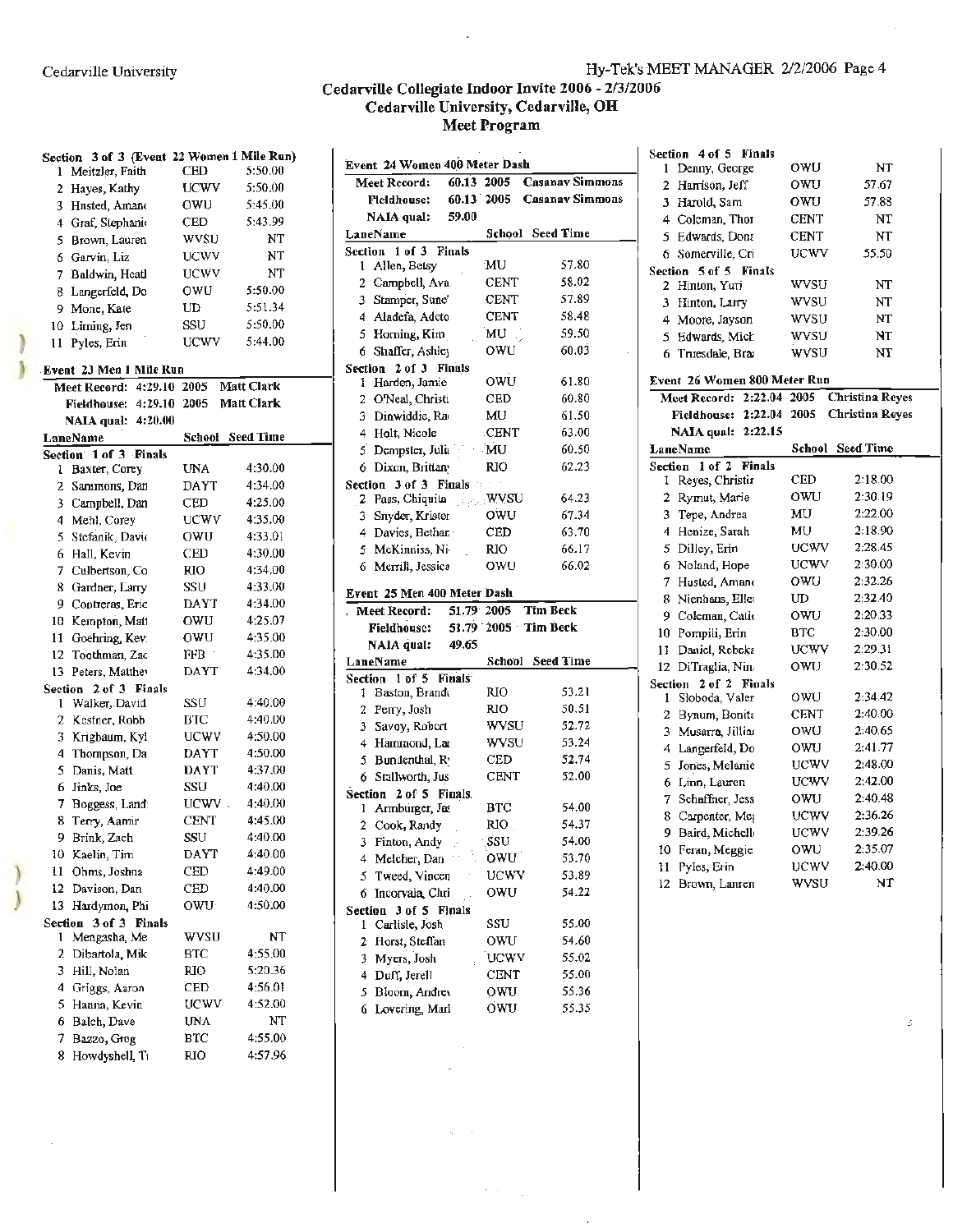#### Cedarville Collegiate Indoor Invite 2006 - 2/3/2006 Cedarville University, Cedarville, **OH Meet Program**

|                                  |             |                         | Section 4 of 7 Finals                   |             |                   | Section 4 of 4 Finals                    |                         |                         |
|----------------------------------|-------------|-------------------------|-----------------------------------------|-------------|-------------------|------------------------------------------|-------------------------|-------------------------|
| Event 27 Men 800 Meter Run       |             |                         | 1 Campbell, Ava                         | <b>CENT</b> | 27.89             | 1 Adams, Angus                           | UCWV                    | NT                      |
| Meet Record: 1:59.94 2005        |             | Andy Goodenough         | 2 Shaffer, Ashley                       | OWU         | 27.58             | 2 Taylor, Rnsty                          | <b>UCWV</b>             | NT                      |
| Fieldhouse: 1:59.94 2005         |             | <b>Andy Goodenough</b>  | 3 Sweeney, Meg.                         | UD          | 27.52             | 3 DeMaria, Chris                         | UCWV                    | NT                      |
| NAIA qual: 1:56.90<br>LaneName   |             | <b>School</b> Seed Time | 4 Kelly, Katelyn                        | MU          | 28.00             | 4 Tweed, Vincen                          | UCWV                    | NΤ                      |
| Section 1 of 2 Finals            |             |                         | 5 Stocher, Sydne                        | MU          | 27.88             | 5 Hinton, Yuri                           | wvsu                    | <b>NT</b>               |
| 1 Haushalter, Da                 | <b>BIC</b>  | 2:00.00                 | 6 Guerra, Kylene                        | UD          | 28.02             | 6 Hinton, Larry                          | WVSU                    | NT                      |
| 2 Sampson, Dou <sub>i</sub>      | owu         | 2:01.16                 | Section 5 of 7 Finals                   |             |                   | Event 30 Men 5000 Meter Run              |                         |                         |
| 3 Cayton, Kyle                   | CED         | 2:04.00                 | 1 Clarke, Shanne                        | RIO         | 28.14             | Meet Record: 15:00.00 2005               |                         |                         |
| 4 Gilders, Brad                  | <b>RIO</b>  | 1:59.00                 | 2 Logan, Domini                         | <b>WVSU</b> | 28.52             |                                          |                         | <b>Matt Boyles</b>      |
| 5 Andre-Johnson                  | owu         | 2:01.53                 | 3 Baird, Michello                       | <b>UCWV</b> | 28.88             | Fieldhouse: 15:00.00 2005                |                         | <b>Matt Boyles</b>      |
| 6 Roush, Daniel                  | <b>UCWV</b> | 2:04.00                 | 4 Pass, Chiquita                        | wvsu        | 28.73             | NAIA qual: 15:20.00                      |                         |                         |
| 7 Saunders, Josh                 | CED         | 1:59.39                 | 5 Clarke, Sasha                         | <b>RIO</b>  | 28.54             | LaneName                                 |                         | <b>School</b> Seed Time |
| 8 Kempton, Mati                  | <b>OWU</b>  | 2:01.33                 | 6 Hall, Katie                           | owu         | 28.33             | Section 1 of 1 Finals<br>1 Yamaguchi, Ju | <b>BTC</b>              | 17:30.00                |
| 9 Kuhn, Kevin                    | <b>CED</b>  | 1:59.84                 | Section 6 of 7 Finals                   |             |                   | 2 Jones, Blake                           | SSU                     | 16:10.00                |
| 10 Berlyoung, Joe                | owu         | 2:02.14                 | 1 Clymer, Kadrie                        | <b>CED</b>  | 29.90             | 3 Gusbar, Louis                          | UCWV                    | 17:45.00                |
| Section 2 of 2 Finals            |             |                         | 2 Burton, Imyn                          | <b>CENT</b> | 29.02             | 4 Herbert, Justin                        | CED                     | 15:59.00                |
| i Kestner, Robb                  | <b>BTC</b>  | 2:07.00                 | 3 Teach, Emily                          | OWU         | 29.66             | 5 Mengasha, Me                           | WVSU                    | 18:32.00                |
| 2 Hauna, Kevin                   | <b>UCWV</b> | 2:08.00                 | 4 Rogers, Sophia                        | <b>CENT</b> | 30.00             | 6 Davis, Clay                            | OWU                     |                         |
| 3 Havran, Alex                   | OWU         | 2:04.11                 | 5 Ali-Drayton, A                        | <b>CENT</b> | 29.00             | 7.<br>Shrover, Ben                       | CED                     | 16:20.32                |
| 4 Somerville, Cri                | UCWV        | 2:10.00                 | 6 Davidson, Kia                         | <b>WVSU</b> | 29.93             | 8 Seibert, Jordan                        | CED                     | 15:42.06                |
| 5 Spencer, Rober                 | <b>CENT</b> | 2:12.00                 | Section 7 of 7 Finals<br>1 Olson, Toryn | CED         | 33.34             | 9 Williams, Scot.                        | owu                     | 16:20.00                |
| 6 Snider, Travis                 | <b>UCWV</b> | 2:06.00                 | 2 O'Keefe, Erin                         | CED         | 37.00             | 10 Toothman, Zac                         | FFB                     | 16:50.00<br>15:35.00    |
| 7 Phillips, Pete                 | <b>UDTC</b> | 2:10.00                 | 3 Fabritius, Amy                        | OWU         | 30.05             | 11<br>Thaxton, Jason                     | UCWV                    | 18:50.00                |
| 8 Breneman, Gai                  | owu         | 2:04.27                 | 4 Clevenger, Nic.                       | wysu        |                   | 12 MacLeod, Pete                         | OWU                     |                         |
| 9 Boggess, Land                  | <b>UCWV</b> | 2:07.00                 | 5 Poindexter, Lo                        | <b>CENT</b> | NT<br>NT          | 13 Smith, Cody                           | SSU                     | 16:45.00<br>17:30.00    |
|                                  |             |                         |                                         |             |                   | 14 Pittman, Bryan                        | <b>CED</b>              | 15:50.00                |
| Event 28 Women 200 Meter Dash    |             |                         | Event 29 Men 200 Meter Dash             |             |                   | 15 Peavey, Chris                         | <b>RIO</b>              | 18:45.00                |
| Meet Record:<br>26.60 2005       |             | <b>April Wanzo</b>      | Meet Record:                            | 22.64 2005  | <b>Josh Perry</b> | 16 Connolly, Mik-                        | DAYT                    | 16:30.00                |
| <b>Fieldhouse:</b><br>26.60 2005 |             | April Wanzo             | Fieldhouse:                             | 22.64 2005  | Josh Perry        | 17 Miller, Adam                          | DAYT                    | 16:45.00                |
| NALA qual:<br>25.98              |             |                         | NAJA qual:                              | 22.25       |                   | 18 Conley, Sam                           | <b>UDTC</b>             | 20:00.00                |
| LaneName                         |             | School Seed Time        | LaneName                                |             | School Seed Time  | 19.<br>Campbell, Dan                     | CED                     | 15:30.00                |
| Section 1 of 7 Finals            |             |                         | Section 1 of 4 Finals                   |             |                   | 20 Crabiree, Will                        | OWU                     | 15:51.19                |
| 1 Lape, Alexis                   | MU          | 26.80                   | Spitakus, Matt                          | 'OWU        | 24.10             | 21 Maughon, Josh                         | <b>CED</b>              | 16:50.00                |
| 2 Aladefa, Adeto                 | <b>CENT</b> | 26.68                   | 2 Muschott, Brac                        | <b>CED</b>  | 24.10             | 22<br>Boggess, Land                      | <b>UCWV</b>             | 17:15.00                |
| 3 Johnson, Jamil                 | MU          | 25.75                   | 3 Hammond, Lai                          | <b>WVSU</b> | 23.97             | Webb, Paul<br>23                         | RIO                     | 16:15.00                |
| 4 Stamper, Sune <sup>1</sup>     | <b>CENT</b> | 25.53                   | 4 Edwards, Donz                         | <b>CENT</b> | 23.30             | 24 Hunter, Brando                        | OWU                     | NT                      |
| 5 Allen, Betsy                   | MU          | 25.40                   | 5 Savoy, Robert                         | WVSU        | 23.60             | 25.<br>Campbell, Seth                    | $\mathop{\mathrm{CED}}$ | 16:28.00                |
| 6 Harold, Stacia                 | UD          | 26.64                   | 6 Stallworth, Jus                       | <b>CENT</b> | 22.90             | 26 Krigbaum, Kyl                         | UCWV                    | 17:30.00                |
| Section 2 of 7 Finals            |             |                         | Section 2 of 4 Finals                   |             |                   | 27 Goehring, Kev                         | OWU                     | 16:40.00                |
| 1 Forster, Liz                   | UD          | 26.84                   | 1 Moore, Jayson                         | <b>WVSU</b> | 24.86             | 28 Gutierrez, Justi                      | $_{\rm CED}$            |                         |
| 2 Aubry, Lisa                    | ${\rm UD}$  | 27.19                   | 2 Truesdale, Brai                       | wysu        | 24.53             | 29 Moore, Seth                           | owu                     | 15:50.00<br>16:09.79    |
| 3 Rice, Marla                    | <b>CED</b>  | 27.20                   | Tomifolio, Mio<br>3.                    | owu         | 24.66             | 30 Mills, Jared                          | $_{\rm BTC}$            | 16:30.00                |
| 4 Chew, Stacy                    | ${\rm UD}$  | 27.19                   | 4 Ellis, Ryan                           | . OWU       | 24.39             | 31 Silviera, Matt                        |                         |                         |
| 5 Bennett, Ashle                 | MU          | 26.99                   | 5 Ward, Mike                            | OWU         | 24.21             |                                          | CED                     | 16:10.00                |
| 6 Reid, Courtney                 | CED         | 26.90                   | 6 Osborn, Presto.                       | OWU         | 24.12             | 32 Manning, Matt                         | DAYT                    | 16:35.00                |
| Section 3 of 7 Finals            |             |                         | Section 3 of 4 Finals                   |             |                   | 33 Contreras, Eric                       | DAYT                    | 16:10.00                |
| 1 Moss, India                    | ${\bf UD}$  | 27.29                   | 1 Kessler, Bret                         | <b>UCWV</b> | NT                |                                          |                         |                         |
| 2 Brown, Lindse                  | UD          | 27.38                   | 2 Brown, Vince                          | <b>UCWV</b> | NT                |                                          |                         |                         |
| 3 Fletcher, Sarah                | MU          | 27.50                   | 3 Edwards, Mich                         | WVSU        | NT                |                                          |                         |                         |
| 4 Fuller, Niesha                 | <b>RIO</b>  | 27.47                   | 4 Coleman, Thor                         | <b>CENT</b> | NT                |                                          |                         |                         |
| 5 Davis, Micella                 | ${\rm UD}$  | 27.29                   | 5.<br>Smith, Jon                        | OWU         | 25.99             |                                          |                         |                         |
| 6 Hentgen, Tara                  | $U\!D$      | 27.39                   | 6 Wallace, Evan                         | <b>CENT</b> | 25.00             |                                          |                         |                         |

|             | 1 Campbell, Ava                         | CENT                  | 27.89             |
|-------------|-----------------------------------------|-----------------------|-------------------|
|             | 2 Shaffer, Ashley                       | 0WU.                  | 27.58             |
|             | 3 Sweeney, Meg:                         | UD                    | 27.52             |
|             | 4 Kelly, Katelyn                        | MU                    | 28.00             |
|             | 5 Stocher, Sydne                        | MU                    | 27.88             |
|             | 6 Guerra, Kylene                        | UD                    | 28.02             |
| 1           | Section 5 of 7 Finals<br>Clarke, Shanno | RIO                   |                   |
|             | 2 Logan, Domini                         | wysu                  | 28.14             |
|             | 3 Baird, Michello                       |                       | 28.52             |
|             |                                         | UCWV                  | 28.88             |
|             | 4 Pass, Chiquita<br>5 Clarke, Sasha     | wysu<br>$_{\rm RIO}$  | 28.73             |
|             | 6 Hall, Katie                           |                       | 28.54             |
|             | Section 6 of 7 Finals                   | OWU                   | 28.33             |
| ı           | Clymer, Kadrie                          | $\mathbf{CED}^-$      | 29.90             |
|             | 2 Burton, Imyn                          | <b>CENT</b>           | 29.02             |
|             | 3 Teach, Emily                          | OWU                   | 29.66             |
|             | 4 Rogers, Sophia                        | <b>CENT</b>           | 30.00             |
|             | 5 Ali-Drayton, A                        | <b>CENT</b>           | 29.00             |
|             | 6 Davidson, Kia                         | wysu                  | 29.93             |
| Section     | 7 of 7 Finals                           |                       |                   |
|             | 1 Olson, Toryn                          | CED                   | 33.34             |
|             | 2 O'Keefe, Erin                         | CED                   | 37.00             |
| 3.          | Fabritius, Amy                          | OWU                   | 30.05             |
|             | 4 Clevenger, Nic.                       | WVSU                  | NT                |
|             | 5 Poindexter, Lo.                       | CENT                  | NT                |
|             |                                         |                       |                   |
|             |                                         |                       |                   |
|             | Event 29 Men 200 Meter Dash             |                       |                   |
|             | Meet Record:                            | 22.64 2005            | <b>Josh Perry</b> |
|             | Fieldhouse:                             | 22.64 2005 Josh Perry |                   |
|             | NAJA qual:<br>22.25                     |                       |                   |
|             | aneName                                 |                       | School Seed Time  |
|             | Section 1 of 4 Finals                   |                       |                   |
|             | 1 Spitakus, Matt                        | OWU                   | 24.10             |
|             | 2 Muschott, Brac                        | CED.                  | 24.10             |
|             | 3 Hammond, Lai                          | wvsu                  | 23.97             |
|             | 4 Edwards, Donz                         | <b>CENT</b>           | 23.30             |
|             | 5 Savoy, Robert                         | WVSU                  | 23.60             |
|             | 6 Stallworth, Jus                       | <b>CENT</b>           | 22.90             |
|             | ection 2 of 4 Finals                    |                       |                   |
| 1           | Moore, Jayson                           | WVSU                  | 24.86             |
|             | 2 Truesdale, Brai                       | <b>WVSU</b>           | 24.53             |
|             | 3 Tomifolio, Mic                        | OWU                   | 24.66             |
|             | 4 Ellis, Ryan                           | . OWU                 | 24.39             |
| 5.          | Ward, Mike                              | OWU                   | 24.21             |
| 6.          | Osborn, Presto:                         | owu                   | 24.12             |
|             | ection 3 of 4 Finals                    |                       |                   |
| $\mathbf 1$ | Kessler, Bret                           | UCWV                  | NT                |
| 2           | Brown, Vince                            | UCWV                  | NT                |
| 3.          | Edwards, Mich                           | wysu                  | NT                |
| 4           | Coleman, Thor                           | <b>CENT</b>           | NT                |
| 5.          | Smith, Jon                              | OWU                   | 25.99             |
| 6           | Wallace, Evan                           | <b>CENT</b>           | 25.00             |

| Section<br>4 of 4<br><b>Finals</b> |              |                    |
|------------------------------------|--------------|--------------------|
| Adams, Angus<br>1                  | ucwv         | NT                 |
| 2<br>Taylor, Rnsty                 | UCWV         | NT                 |
| DeMaria, Chris<br>3                | UCWV         | NT                 |
| 4 Tweed, Vincen                    | UCWV         | NΤ                 |
| 5.<br>Hinton, Yuri                 | wvsu         | NT                 |
| 6<br>Hinton, Larry                 | wysu         | ŅΤ                 |
| Event 30 Men 5000 Meter Run        |              |                    |
| Meet Record: 15:00.00 2005         |              | <b>Matt Boyles</b> |
| Fieldhouse: 15:00.00               | 2005         | <b>Matt Boyles</b> |
| NAIA qual: 15:20.00                |              |                    |
| LaneName                           | School       | <b>Seed Time</b>   |
| Section<br>1 of 1<br><b>Finals</b> |              |                    |
| ı<br>Yamaguchi, Ju                 | втс          | 17:30.00           |
| 2<br>Jones, Blake                  | SSU          | 16:10.00           |
| 3<br>Gusbar, Louis                 | UCWV         | 17:45.00           |
| 4<br>Herbert, Justin               | CED          | 15:59.00           |
| 5<br>Mengasha, Me                  | WVSU         | 18:32.00           |
| 6<br>Davis, Clay                   | OWU          | 16:20.32           |
| 7<br>Shroyer, Ben                  | CED          | 15:42.06           |
| 8<br>Seibert, Jordan               | CED          | 16:20.00           |
| 9<br>Williams, Scot.               | OWU          | 16:50.00           |
| 10<br>Toothman, Zac                | FFB          | 15:35.00           |
| Thaxton, Jason<br>11               | UCWV         | 18:50.00           |
| 12.<br>MacLeod, Pete               | owu          | 16:45.00           |
| 13<br>Smith, Cody                  | SSU          | 17:30.00           |
| 14<br>Pittman, Bryan               | CED          | 15:50.00           |
| 15<br>Peavey, Chris                | <b>RIQ</b>   | 18:45.00           |
| 16<br>Connolly, Mik-               | DAYT         | 16:30.00           |
| Miller, Adam<br>17.                | DAYT         | 16:45.00           |
| 18<br>Conley, Sam                  | UDTC         | 20:00.00           |
| 19.<br>Campbell, Dan               | CED          | 15:30.00           |
| 20 Crabtree, Will                  | owu          | 15:51.19           |
| 21<br>Maughon, Josh                | CED          | 16:50.00           |
| 22.<br>Boggess, Land               | UCWV         | 17:15.00           |
| 23<br>Webb, Paul                   | RIO          | 16:15.00           |
| 24<br>Hunter, Brando               | owu          | NT                 |
| 25<br>Campbell, Seth               | $_{\rm CED}$ | 16:28.00           |
| 26<br>Krigbaum, Kyl                | UCWV         | 17:30.00           |
| 27<br>Goehring, Kev                | owu          | 16:40.00           |
| 28.<br>Gutierrez, Justi            | CED.         | 15:50.00           |
| 29<br>Moore, Seth                  | owu          | 16:09.79           |
| 30<br>Mills, Jared                 | втс          | 16:30.00           |
| 31<br>Silviera, Matt               | CED          | 16:10.00           |
| 32<br>Manning, Matt                | <b>DAYT</b>  | 16:35.00           |
| 33<br>Contreras, Eric              | <b>DAYT</b>  | 16:10.00           |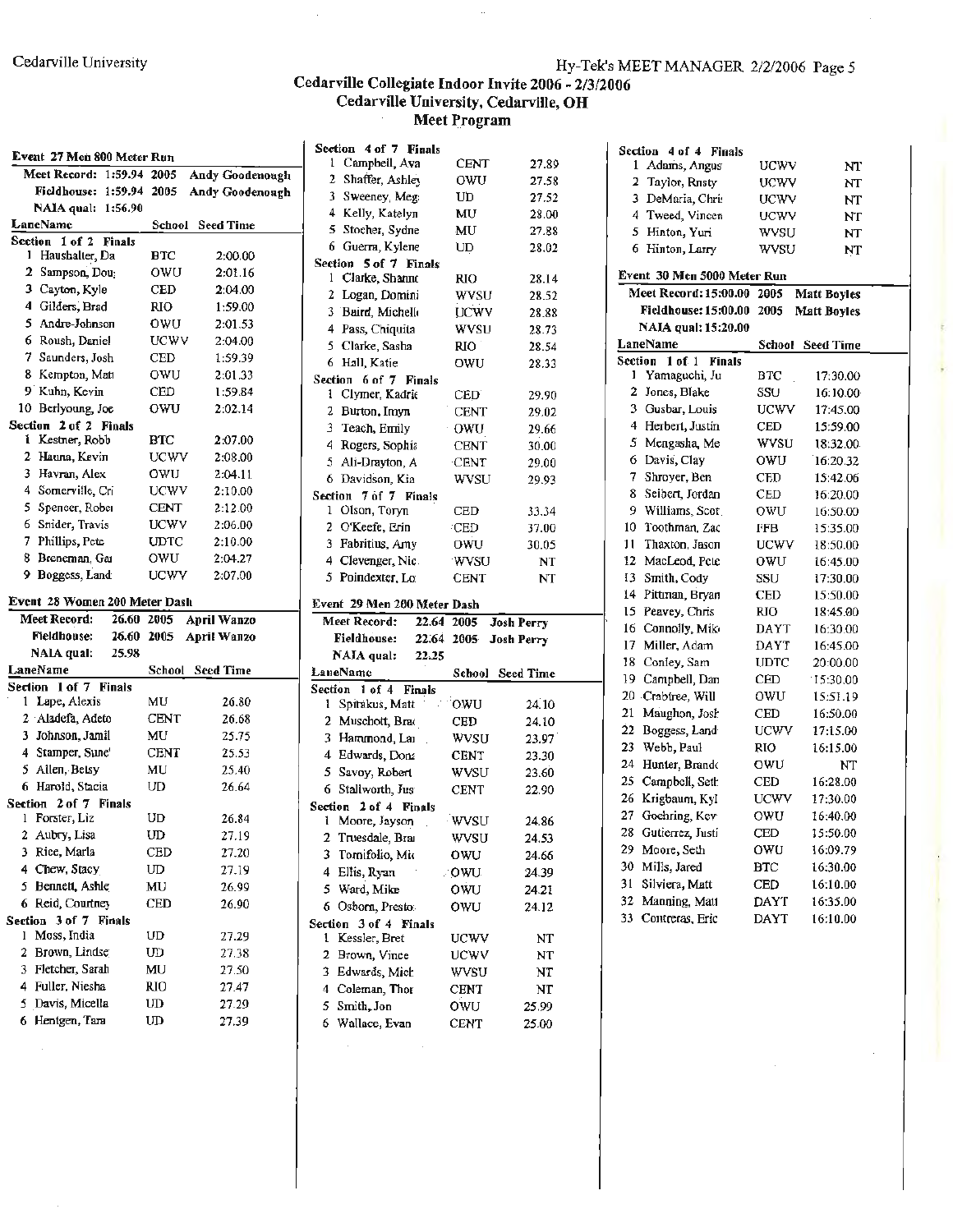Cedarville University

—  $-$ 

÷.

#### **Cedarville Collegiate ~door Invite 2006** - **2/3/2006 Cedarville University, Cedarville, OH Meet Proiram**

| Event 31 Women 4x400 Meter Relay |                                 |        |                                     |
|----------------------------------|---------------------------------|--------|-------------------------------------|
|                                  | 4:13.54<br>Meet Record:         | 2005   |                                     |
|                                  | 4:13.54<br><b>Fieldhouse:</b>   | 2005   |                                     |
|                                  | 4:04.50<br>NAIA qual:           |        |                                     |
|                                  | LaneTeam                        | Relay  | <b>Seed Time</b>                    |
| <b>Section</b>                   | 1 of 2<br>Finals                |        |                                     |
| 1                                | МU                              | A      | 3:57.37                             |
|                                  | Horning, Kim                    |        | Allen, Betsy<br>Tepe, Andrea        |
| $\mathbf{2}$                     | Nye, Taryn<br>OWU               | в      | 4:28.00                             |
|                                  | Sloboda, Valerie                |        | Shaffer, Ashley                     |
|                                  | Musarra, Jillian                |        | Snyder, Kristen                     |
| 3                                | OWU                             | A      | 4:16.22                             |
|                                  | Harden, Jamie                   |        | Ferguson, Sarah<br>Coleman, Catie   |
| 4                                | Rymut, Marie<br>WVSU            | A      | NT                                  |
|                                  | Clevenger, Nicole               |        | Davidson, Kia                       |
|                                  | Logan, Dominique                |        | Pass, Chiquita                      |
| 5                                | <b>UCWV</b>                     | A      | 4:25.00                             |
| 6                                | <b>CED</b>                      | A      | 4:06.00                             |
|                                  | Davies, Bethany                 |        | O'Neal, Christine<br>Reid, Courtney |
| Section                          | Rice, Marla<br>2 of 2 Finals    |        |                                     |
| 1                                | CED                             | В      | 4:22.00                             |
|                                  | Buckwalter, Ahna                |        | Goodew, Audree                      |
|                                  | Clymer, Kadrie                  |        | Wysong, Melissa                     |
|                                  | Event 32 Men 4x400 Meter Relay  |        |                                     |
|                                  | 3:32.60<br>Meet Record:         | 2005   |                                     |
|                                  | 3:32.60<br>Fieldhouse:          | 2005   |                                     |
|                                  | 3:22.30<br>NAIA qual:           |        |                                     |
|                                  | LaneTcam                        | Relay  | <b>Seed Time</b>                    |
|                                  | Section $1$ of $2$<br>Finals    |        | 3:45.00                             |
| ł                                | <b>UCWV</b>                     | A<br>A | 3:34.20                             |
| $\mathbf{2}^-$                   | RIO                             |        |                                     |
|                                  | Baston, Brandon<br>Perry, Josh  |        | Cook, Randy<br>Culbertson, Corey    |
| 3                                | SSU                             | A      | 3:40.00                             |
| 4                                | OWU                             | A      | 3:29.70                             |
|                                  | Bloom, Andrew                   |        | Osborn, Nathan                      |
|                                  | Meicher, Dan                    |        | Sampson, Jordan<br>3:31.00          |
| 5                                | <b>CED</b>                      | A      |                                     |
|                                  | Bundenthal, Ryan<br>Kuhn, Kevin |        | Fox, Matt<br>Saunders, Josh         |
| 6                                | <b>WVSU</b>                     | A      | 3:45.00                             |
|                                  | Moore, Jayson                   |        | Hammond, Larry                      |
|                                  | Truesdale, Brandon              |        | Savoy, Robert                       |
|                                  | 7 CENT                          | А      | 2:25.00                             |
|                                  | Duff, Ian<br>Edwards, Donald    |        | Duff, Jerell<br>Stallworth, Justin  |
|                                  |                                 |        |                                     |

|                | Section 2 of 2 Finals               |            |                                |
|----------------|-------------------------------------|------------|--------------------------------|
| 1              | <b>BTC</b>                          | A          | 3:35.00                        |
| $\overline{2}$ | CED                                 | Ŕ          | 3:39.00                        |
|                | Davison, Dan                        |            | Gruennberg, Stephen            |
|                | Infante, Eben                       |            | Simoson, Adam                  |
| 3              | OWU                                 | B          | 3:36.00                        |
|                | Incorvaia Chris                     |            | Horst, Steffan                 |
|                | Andre-Johnson, Garret               |            | Osborn, Preston<br>NT          |
| 4              | <b>WVSU</b>                         | в          |                                |
|                | Hinton, Yuri                        |            | Hinton, Larry<br>McNair, Cecil |
| 5.             | Edwards, Michael<br><b>UCWV</b>     | В          | 3:35.00                        |
| 6              | OWU                                 | D          | 3:38.00                        |
|                |                                     |            | Breneman, Gary                 |
|                | Spirakus, Matt<br>Ward, Mike        |            | Berlyoung, Joe                 |
|                | 7 OWU -                             | C          | 3:42.00                        |
|                | Havran, Alex                        |            | Harrison, Jeff                 |
|                | Harold, Sam                         |            | Lovering, Mark                 |
|                | Event 33 Women 1600 Meter Race Walk |            |                                |
|                | Meet Record: 7:57.66 2005           |            | <b>Tina Peters</b>             |
|                | 7:57.66 2005<br>Fieldhouse:         |            | <b>Tina Peters</b>             |
|                | 9:40.00<br>NAIA qual:               |            |                                |
|                | LaneName                            |            | School Seed Time               |
|                | Section 1 of 1<br>Finals -          |            |                                |
| 1              | Hipp, Lindsey                       | <b>MAL</b> | 7:38.00                        |
|                | 2 Walker, Missy                     | MAL        | 8:37.00                        |
|                | 3 Steingass, Kell                   | <b>CED</b> | 9:13.00                        |
| 4.             | Lyons, Brittani                     | MAL        | 9:02.00                        |
|                |                                     |            |                                |
|                | Event 34 Men 1600 Meter Race Walk   |            | <b>Eric Smith</b>              |
|                | Meet Record: 8:15.82 2005           |            |                                |
|                | Fieldhouse: 8:15.82                 |            | 2005 Eric Smith                |
|                | NAIA qual: 8:40.00                  |            |                                |
|                | LaneName                            | School     | <b>Seed Time</b>               |
|                | 1 of 1 Finals<br>Section            | MAL        | 10:00.00                       |
| 1              | Lopes, Brian                        | UNA        | 8:28.00                        |
|                | 2 Shaffer, Kyle                     | MAL        | 8:00.00                        |
|                | 3 Hughes, Nate                      | <b>MAL</b> | 8:00.00                        |
|                | 4 Sinick, Brad                      |            | 11:00.00                       |
|                | 5 Franz, Matt                       | <b>UNA</b> | 10:00.00                       |
|                | 6 Stauffer, Jerem                   | <b>MAL</b> |                                |
|                |                                     |            |                                |
|                |                                     |            |                                |
|                |                                     |            |                                |
|                |                                     |            |                                |
|                |                                     |            |                                |
|                |                                     |            |                                |
|                |                                     |            |                                |
|                |                                     |            |                                |

 $\bar{\gamma}$ 

 $\alpha=\beta$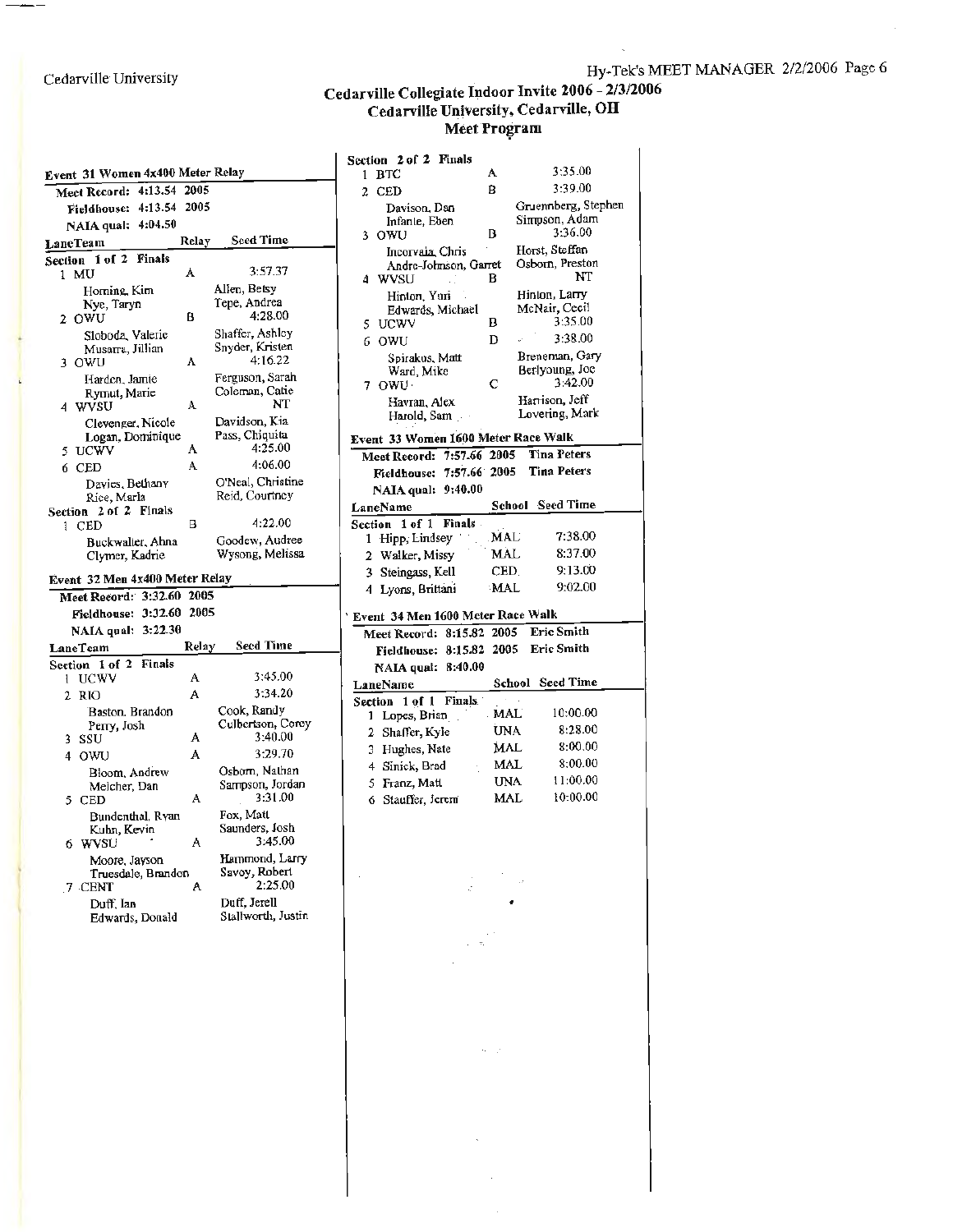#### CEDARVILLE UNIVERSITY INDOOR COLLEGIATE INVITATIONAL Meet records - men

 $\mathcal{A}=\{x_1,\ldots,x_n\}$  .

 $\bar{\alpha}$ 

 $\hat{\mathcal{L}}$ 

| <b>High Jump</b>   | 6'4.25"  | <b>Joel Smith</b>       | <b>Cedarville University</b> | 2/4/05 |
|--------------------|----------|-------------------------|------------------------------|--------|
| 35# weight         | 41'1.5"  | <b>Justin Kraker</b>    | <b>Cedarville University</b> | 2/4/05 |
| <b>Pole Vault</b>  | 15'3''   | <b>Jason Scott</b>      | <b>Cedarville University</b> | 2/4/05 |
| Long Jump          | 20'10"   | <b>Jason Scott</b>      | <b>Cedarville University</b> | 2/4/05 |
| <b>Triple Jump</b> | 42'8"    | <b>Joe Rumschlag</b>    | Wittenberg University        | 2/4/05 |
| <b>Shot Put</b>    | 46'.75"  | <b>Neil Henning</b>     | <b>Cedarville University</b> | 2/4/05 |
| 55m Hurdles        | 7.48     | <b>Derrick Williams</b> | <b>Central State Univ.</b>   | 2/4/05 |
| 55m dash           | 6.52     | <b>Mark Lattimore</b>   | <b>Central State Univ.</b>   | 2/4/05 |
| 1 mile run         | 4:29.10  | Matt Clark              | <b>Cedarville University</b> | 2/4/05 |
| 400 meters         | 51.79    | <b>Tim Beck</b>         | <b>Cedarville University</b> | 2/4/05 |
| 800 meters         | 1:59.94  | <b>Andy Goodenough</b>  | <b>Cedarville University</b> | 2/4/05 |
| 200 meters         | 22.64    | <b>Josh Perry</b>       | <b>Univ. of Rio Grande</b>   | 2/4/05 |
| 5000 meters        | 15:00.00 | <b>Matt Boyles</b>      | <b>Univ. of Rio Grande</b>   | 2/4/05 |
| 1600 meter relay   | 3:32.60  | 2월 12일 대                | Wittenberg Univer.           | 2/4/05 |
| I mile race walk   | 8:15.82  | <b>Eric Smith</b>       | Miami Valley TC              | 2/4/05 |
|                    |          | contract of the state   |                              |        |

 $\bar{\mathcal{L}}$  .

 $\bar{z}$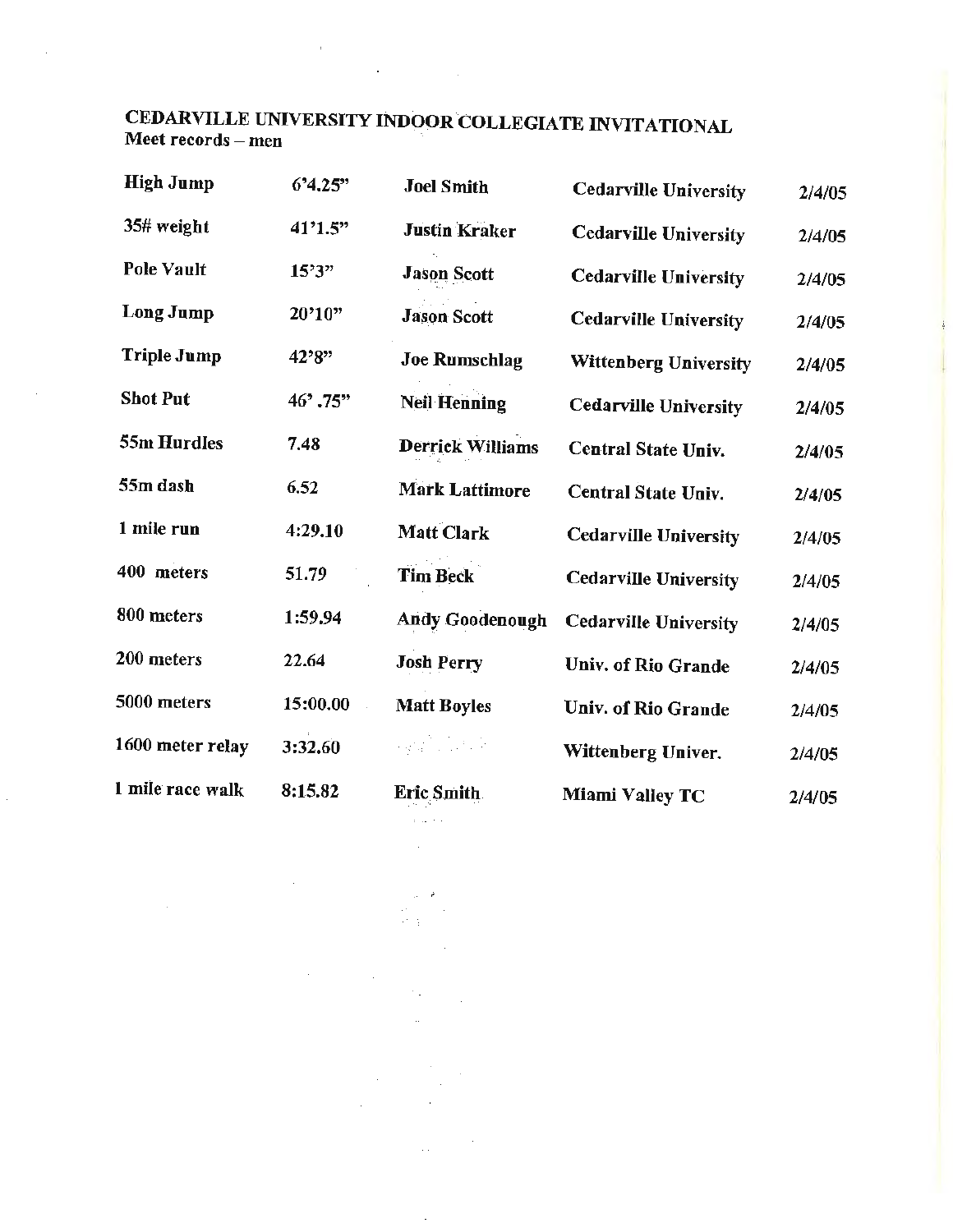#### CEDARVILLE UNIVERSITY INDOOR COLLEGIATE INVITATIONAL Meet records - women  $\mathcal{L}^{\text{max}}_{\text{max}}$  , where  $\mathcal{L}^{\text{max}}_{\text{max}}$

 $\mathcal{A}$ 

| <b>High Jump</b>   | 5'3"     | <b>Keri Hilty</b>                      | Unatt.                       | 2/4/05 |
|--------------------|----------|----------------------------------------|------------------------------|--------|
| 20# weight         | 43'7.75  | <b>Emily Peacock</b>                   | <b>Cedarville University</b> | 2/4/05 |
| <b>Pole Vault</b>  | 11'6''   | <b>Rachael Castro</b>                  | <b>Cedarville University</b> | 2/4/05 |
| <b>Long Jump</b>   | 16'7.25  | Doreen Nagawa                          | <b>Wilmington College</b>    | 2/4/05 |
| <b>Triple Jump</b> | 38'9"    | Doreen Nagawa                          | <b>Wilmington College</b>    | 2/4/05 |
| <b>Shot Put</b>    | 36'9"    | Chelsea Johnson                        | Central State Univ.          | 2/4/05 |
| 55m Hurdles        | 8.87     | Jennifer Williamson Wright State Univ. |                              | 2/4/05 |
| 55m Dash           | 7.26     | Petra Munroe                           | <b>Notre Dame College</b>    | 2/4/05 |
| 1 mile run         | 5:14.71  | <b>Christina Reyes</b>                 | <b>Cedarville University</b> | 2/4/05 |
| 400 meters         | 60.13    | <b>Casanav Simmons</b>                 | Wright State Univ.           | 2/4/05 |
| 800 meters         | 2:22.04  | <b>Christina Reyes</b>                 | <b>Cedarville University</b> | 2/4/05 |
| 200 meters         | 26.60    | <b>April Wanzo</b>                     | <b>Notre Dame College</b>    | 2/4/05 |
| 5000 meters        | 18:36.52 | <b>Samantha Maat</b>                   | <b>Cedarville University</b> | 2/4/05 |
| 1 mile race walk   | 7:57.66  | <b>Tina Peters</b>                     | Miami Valley TC              | 2/4/05 |
| 1600 meter relay   | 4:13.54  |                                        | Wright State Univ.           | 2/4/05 |

Чĭ

 $\sim$   $\sim$  $\hat{\theta}^{(1)}=\hat{\theta}^{(1)}$